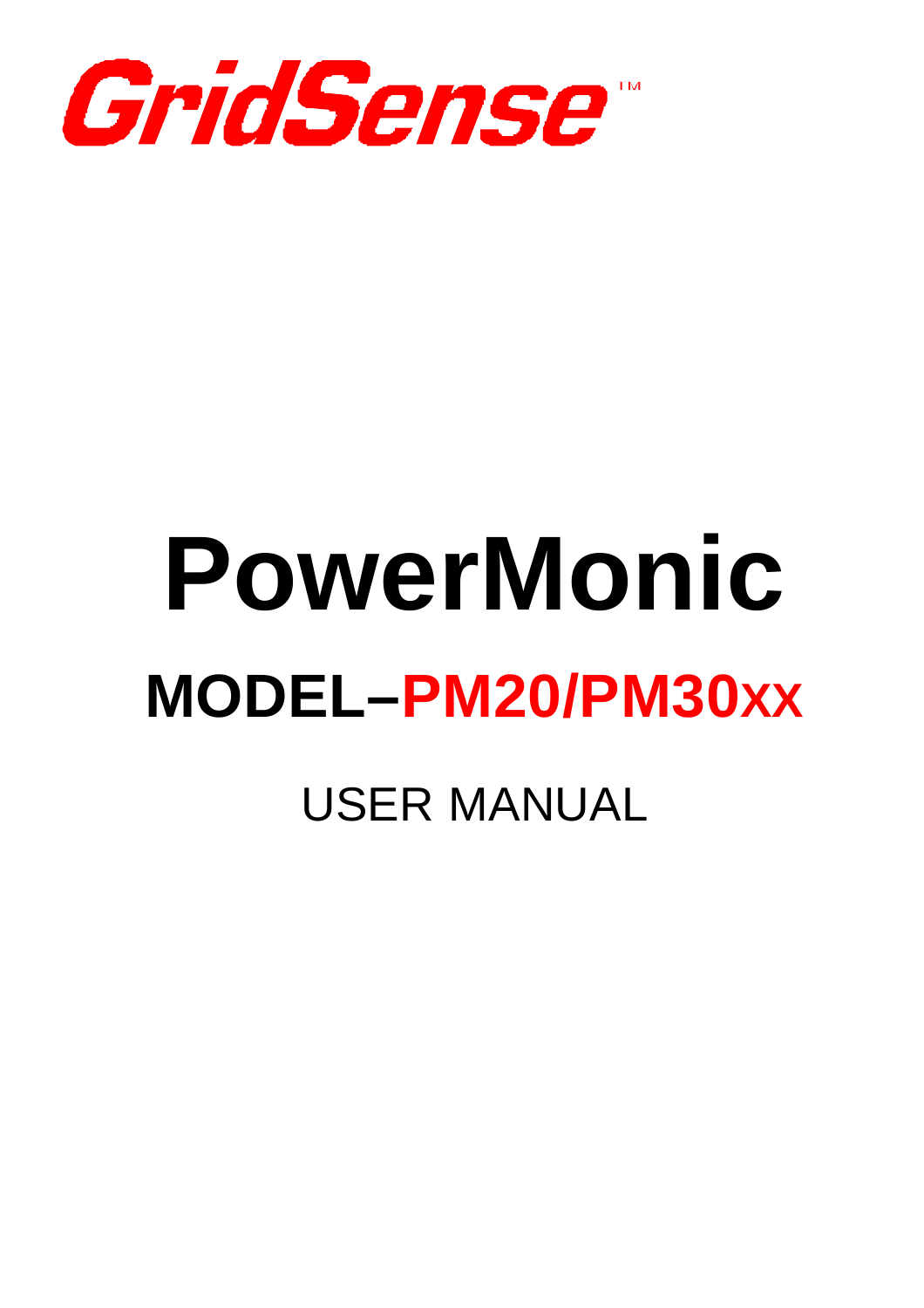## **© CHK GridSense Pty Ltd 2004**

## **PowerMonic PM20 / PM30 User Manual, Version 5.3**

This product complies with IEC 61010

The material presented in this manual is copyright protected by CHK GridSense Pty Ltd 2004. Any reproduction in whole or part for any purpose without the prior written consent of CHK GridSense Pty Ltd is strictly prohibited. Information in this document is subject to change without notice.

The photograph in Fig 15 is provided with the courtesy of Country Energy.

All trademarks are property of their respective owners.

Printed in Australia

N3207

#### **AUSTRALIA / NEW ZEALAND**



This is a Class A product. In a domestic environment this product may cause radio interference, which the user may need to take steps to prevent.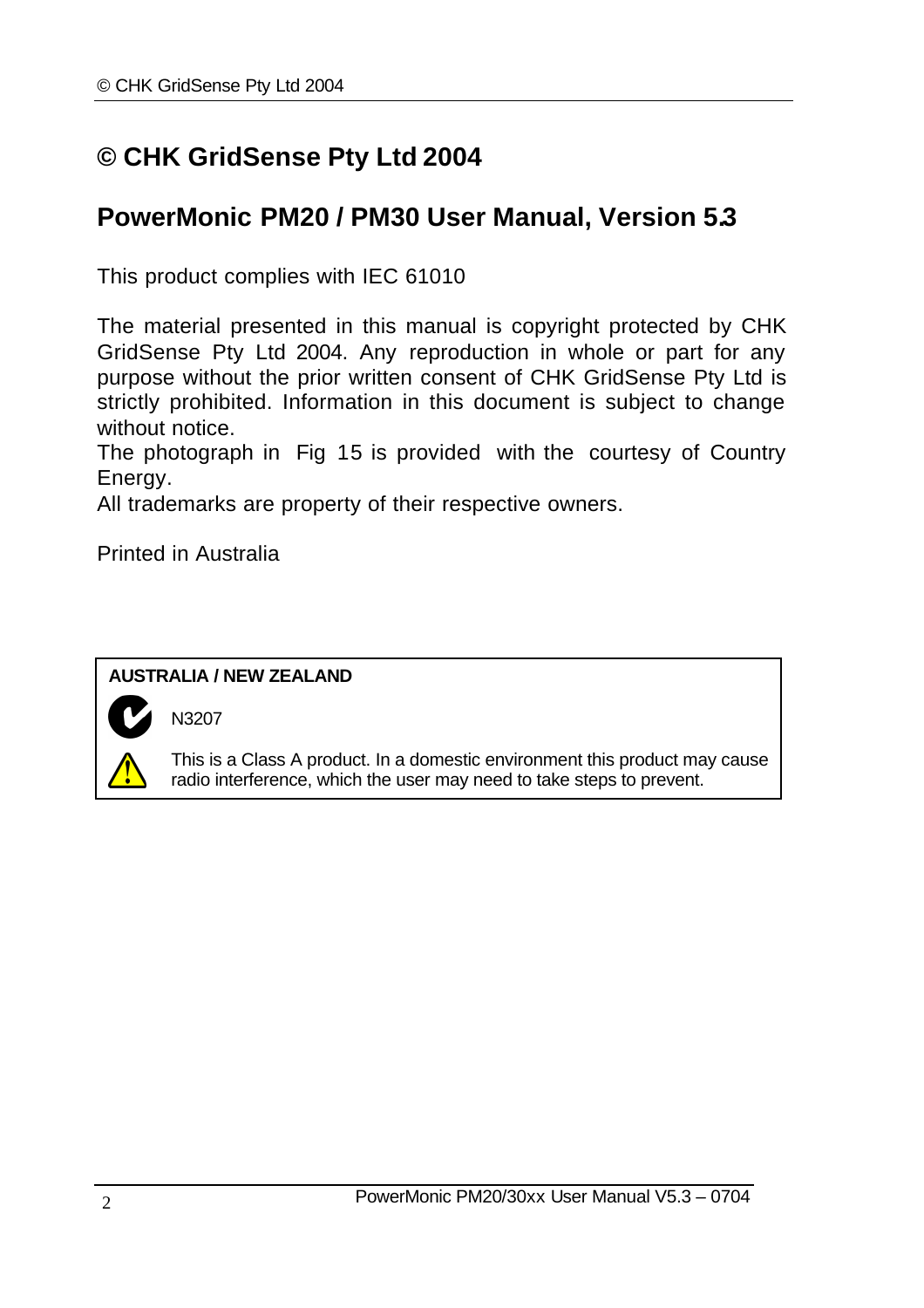# **LIMITED WARRANTY**

The PowerMonic is guaranteed to be free of mechanical and electrical defects when dispatched from our store. Provided that the PowerMonic has been operated within its normal ratings as specified, it will be repaired or replaced free of charge if, within a period of twelve (12) months from date of our invoice to the original purchase, it is proven, upon examination by our engineers, to be defective in material or workmanship. This warranty is void if the unit has been tampered with, abused or if the defect is related to service not performed by CHK GRIDSENSE Pty Ltd.

**Responsibility of CHK GRIDSENSE Pty Ltd:** Under this guarantee, it is limited to the repairing or replacing of any defective part and the instrument is returned freight paid to and from our Testing and Service office, Sydney.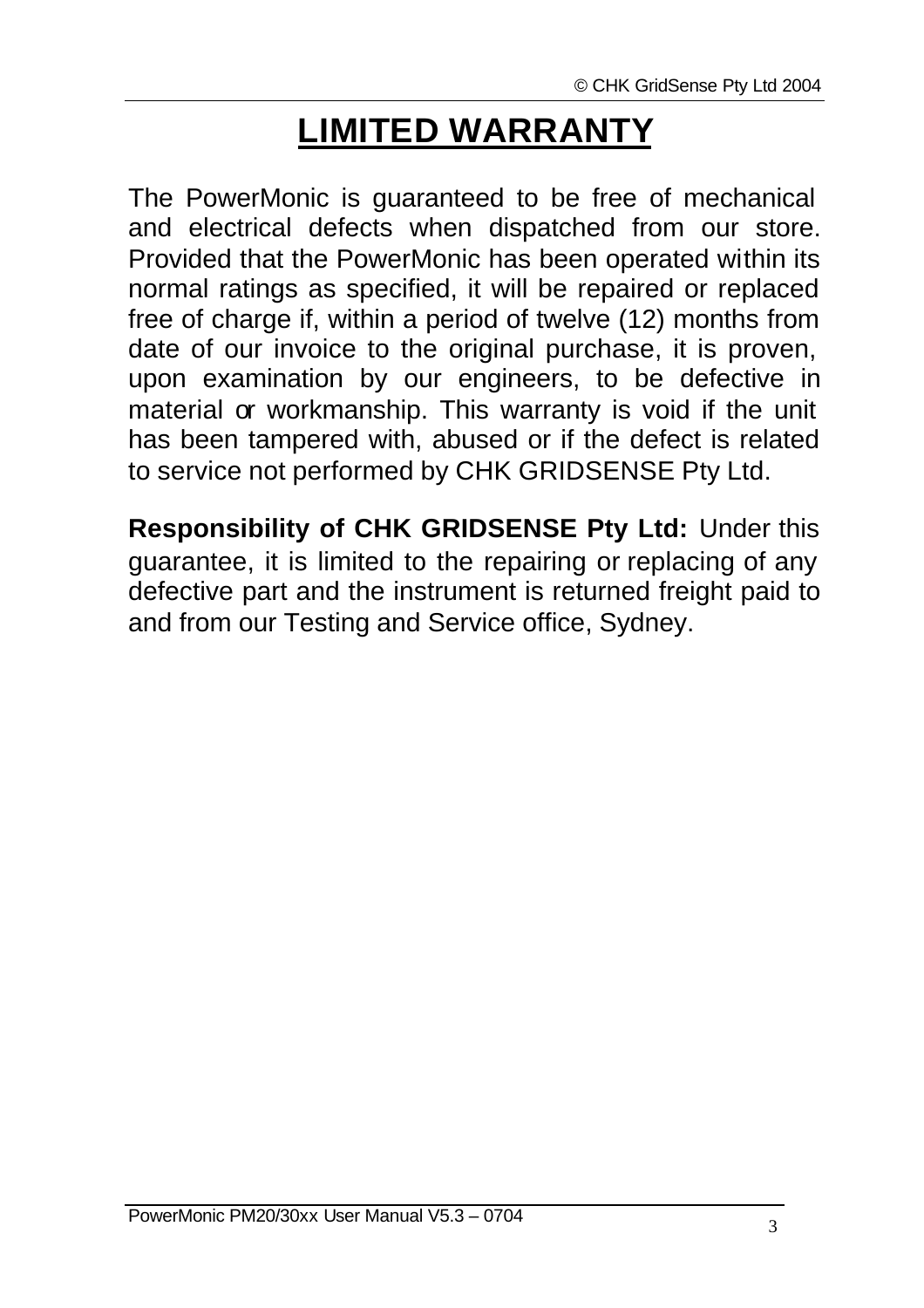## **TABLE OF CONTENTS**

| 2.1. Liquid crystal display (LCD)<br>2.2. Voltage leads<br>2.2.1. Single Phase lead-PC4                                                                                                                    | 10<br>11<br>11 |
|------------------------------------------------------------------------------------------------------------------------------------------------------------------------------------------------------------|----------------|
| 2.2.2. Three phase 4-wire lead - VL4                                                                                                                                                                       | 12             |
|                                                                                                                                                                                                            |                |
| 2.2.3. Three phase 3-wire lead - VL3                                                                                                                                                                       | 13             |
| 2.2.4. Three phase 6-wire lead - VL6                                                                                                                                                                       | 14             |
| 2.3. Current transformer leads<br>2.4. Data cable - RC2                                                                                                                                                    | 16<br>17       |
| 2.5. Modem adaptor cable - PCM1                                                                                                                                                                            | 18             |
| 2.6. Operating voltage range                                                                                                                                                                               | 18             |
|                                                                                                                                                                                                            |                |
| 3.1. Hazard assessment                                                                                                                                                                                     | 19             |
| 3.1.1. Live low voltage work                                                                                                                                                                               | 20             |
| 3.1.2. Equipment safety                                                                                                                                                                                    | 21             |
| 3.2. IEC 61010 Measurement Category                                                                                                                                                                        | 24             |
| 4. CONFIGURING THE POWERMONIC BEFORE USE 25                                                                                                                                                                |                |
|                                                                                                                                                                                                            |                |
| 5.1. Pre-installation checks                                                                                                                                                                               | 27             |
| 5.2. Warranty cards                                                                                                                                                                                        | 28             |
| 5.3. Securing the PowerMonic with the holster and strap<br>5.4. Connecting a PowerMonic to a 3-phase 4-wire system                                                                                         | 28<br>30       |
| 5.5. Connecting a PowerMonic to a 3-phase 3-wire system                                                                                                                                                    | 32             |
| 5.6. Connecting a PowerMonic using CK1/CK5                                                                                                                                                                 | 35             |
| 6. POWERMONIC PM20/30 SPECIFICATIONS 38                                                                                                                                                                    |                |
| 6.1. Accessories                                                                                                                                                                                           | 40             |
|                                                                                                                                                                                                            |                |
| 7.1. The PowerMonic does not start up after applying power:<br>7.2. The PowerMonic does not display the Voltage / current values:42<br>7.3. The PowerMonic displays the voltage/current values as zero: 42 | 42             |
|                                                                                                                                                                                                            |                |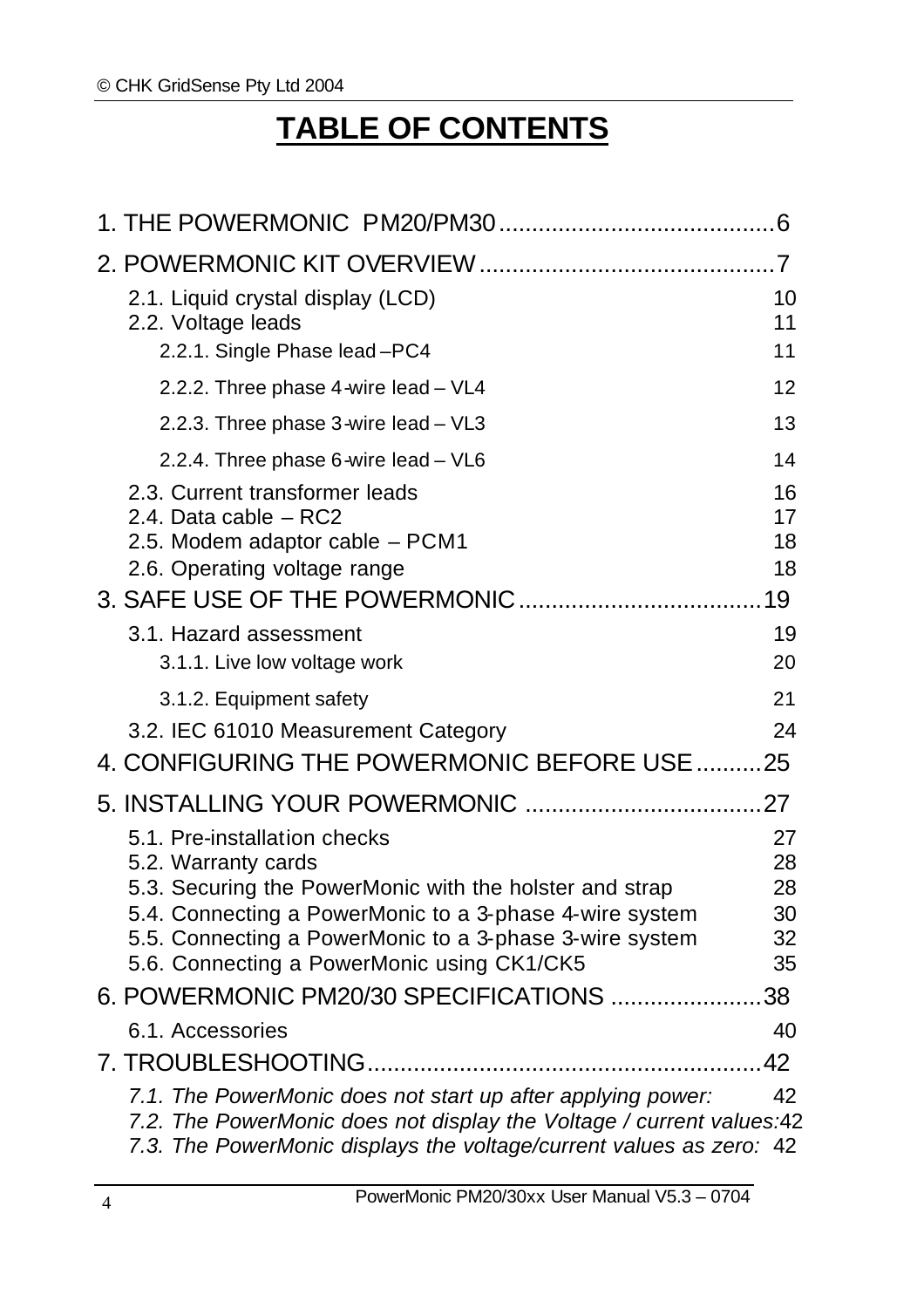| 7.4. The PowerMonic displays incorrect voltage/current values: 43 |     |
|-------------------------------------------------------------------|-----|
| 7.6. The PowerMonic does not communicate with the PC using the    |     |
| PowerView software:                                               | 44  |
| 7.7. The PowerMonic date and time are not correct:                | 44  |
|                                                                   | -45 |
| 9. CHK GRIDSENSE SUPPORT SERVICES46                               |     |
|                                                                   |     |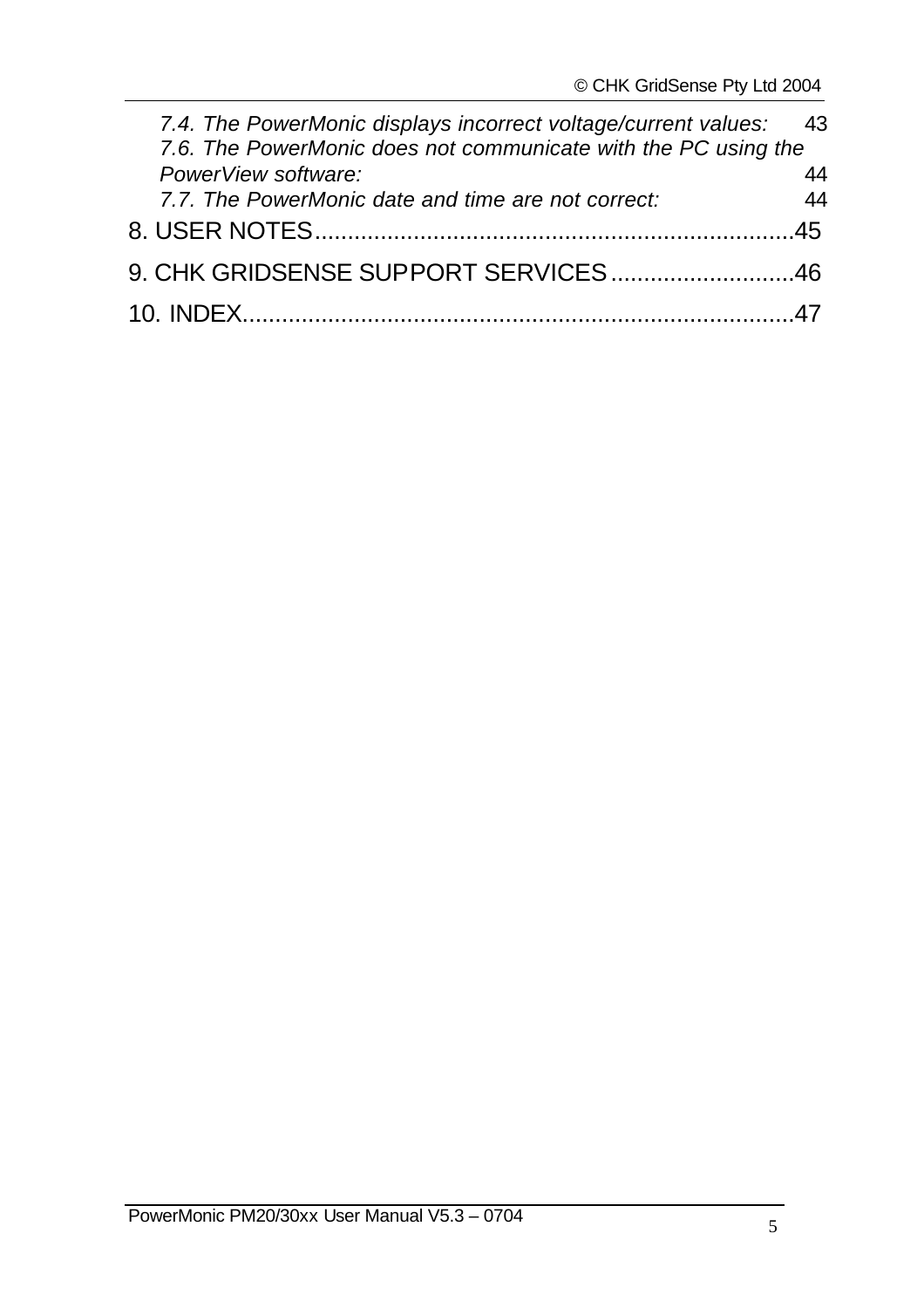## **1. THE POWERMONIC PM20/PM30**

**Congratulations!** You are a proud owner of a PowerMonic PM20/PM30 – state of the art analysers and data loggers for power supplies.

International Safety Symbols:



n

A

CAUTION Symbol: See explanation in manual

This manual covers the PM20 and PM30. Other products in the PowerMonic suite are described in their relevant manual.

CHK places the highest emphasis on safety. Please see section **3. SAFE USE OF THE POWERMONIC** on page 19. Ensure that only qualified personnel use the PM20/PM30.

This manual describes the installation and operation of the PM20 *and* PM30 three-phase power quality and disturbance analysers. Both units incorporate three-phase, three-channel voltage logging and three-phase, fourchannel current logging. The PM20 and PM30 log the RMS voltages and currents, harmonic voltages and currents, and power factor for each phase.

Additionally, the PowerMonic can record transient RMS events on PM20 and PM30, and actual waveform data on the PM30. A summary of their logging capability is shown in the next page: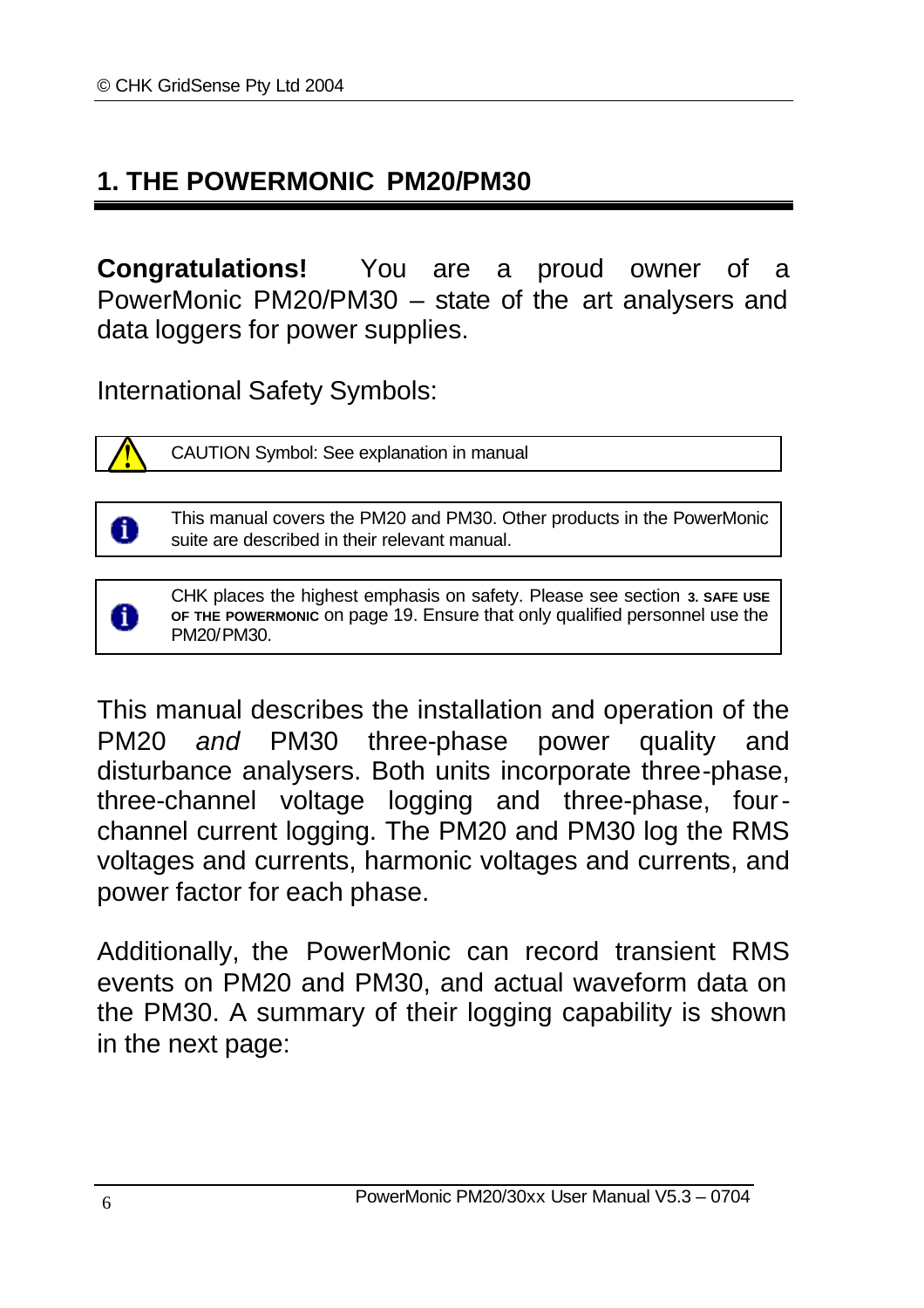| <b>Logged Data</b>                                  |  | <b>PM30</b> |
|-----------------------------------------------------|--|-------------|
| RMS voltage and current                             |  |             |
| 3 phase power factor                                |  |             |
| Total harmonic distortion (THD)                     |  |             |
| Individual harmonics up to 2400 Hz (48th harmonic)  |  |             |
| Medium term disturbances (10 ms RMS data)           |  |             |
| Short term disturbances (digitised waveform signal) |  |             |
| Power system frequency as measured on the A phase   |  |             |

| <b>Derived Data</b> | <b>PM20</b> | <b>PM30</b> |
|---------------------|-------------|-------------|
| kVA (3 phases)      |             |             |
| kW (3 phases)       |             |             |
| kVAR (3 phases)     |             |             |

## **2. POWERMONIC KIT OVERVIEW**

The PowerMonic PM20 and PM30 family of equipment are listed below. The main instruments and their accessories are described in the following topics.

| <b>Item</b> | <b>Description</b>                          |  |
|-------------|---------------------------------------------|--|
| 1           | PowerMonic PM20 or PM30 unit                |  |
| 2           | CK1 or CK5 substation current converter kit |  |
| 3           | PC4 single phase lead                       |  |
| 4           | VL4 4-way three phase lead                  |  |
| 5           | VL3 3-way three phase lead                  |  |
| 6           | VL6 6-way three phase lead                  |  |
| 6           | RC2 data cable                              |  |
| 8           | PCM1 modem cable                            |  |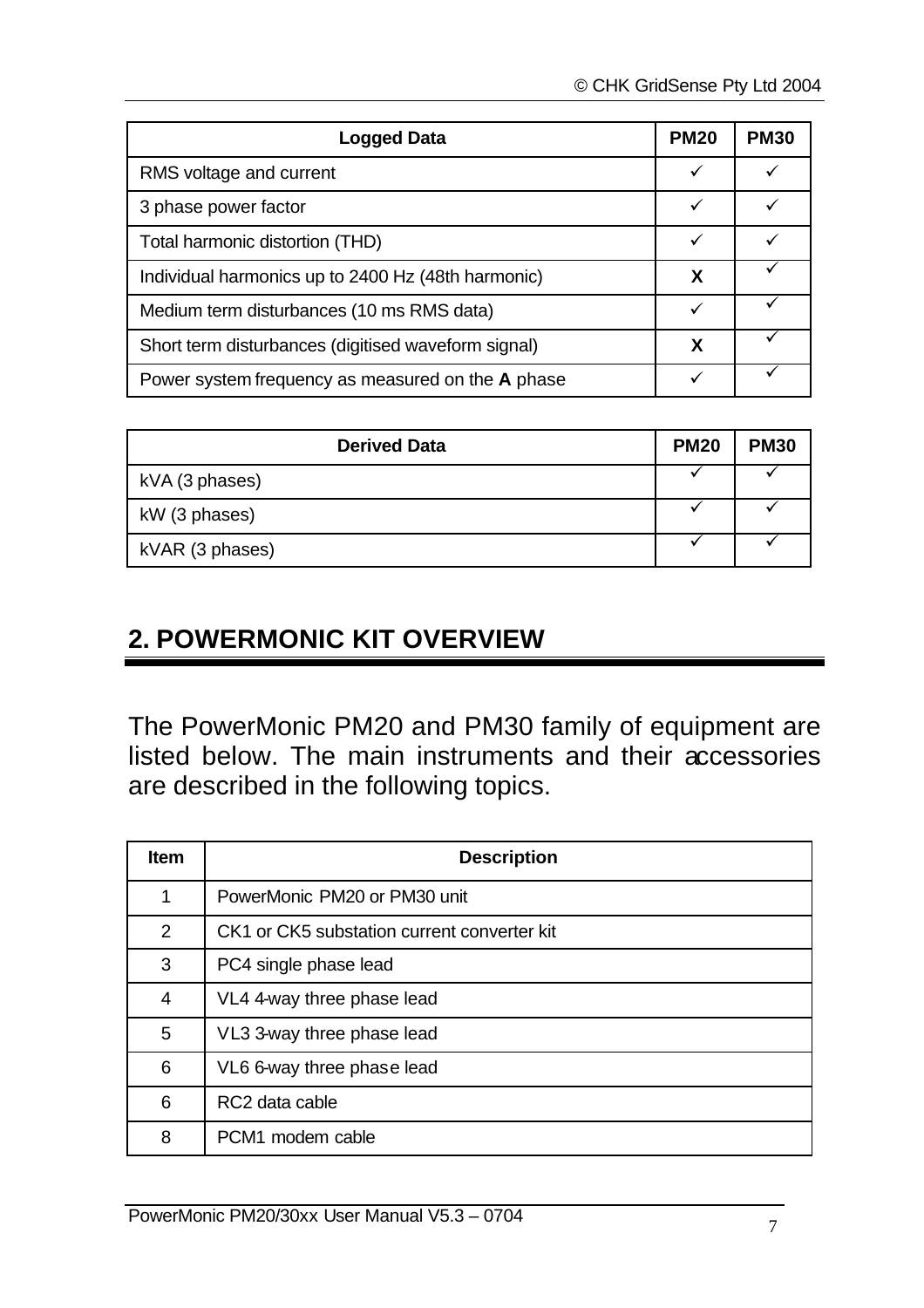

For safety reasons, use only CHK GridSense Pty Ltd accessories specifically designed for use with this product. The use of any other manufacturer's equipment is NOT recommended.



*Fig 1 – PowerMonic end connectors*

| <b>Connector</b>   | <b>Description</b>                             |  |
|--------------------|------------------------------------------------|--|
| <b>VOLTAGE</b>     | 3 Phase 6 wire plus earth<br>CAT III 440 Volts |  |
| RS232 Data         | Connection to PC or Serial input device        |  |
| <b>CURRENT "A"</b> | Current Transformer ("A" Channel)              |  |
| CURRENT "B"        | Current Transformer ("B" Channel)              |  |
| CURRENT "C"        | Current Transformer ("C" Channel)              |  |
| CURRENT "N"        | Current Transformer ("N" Channel)              |  |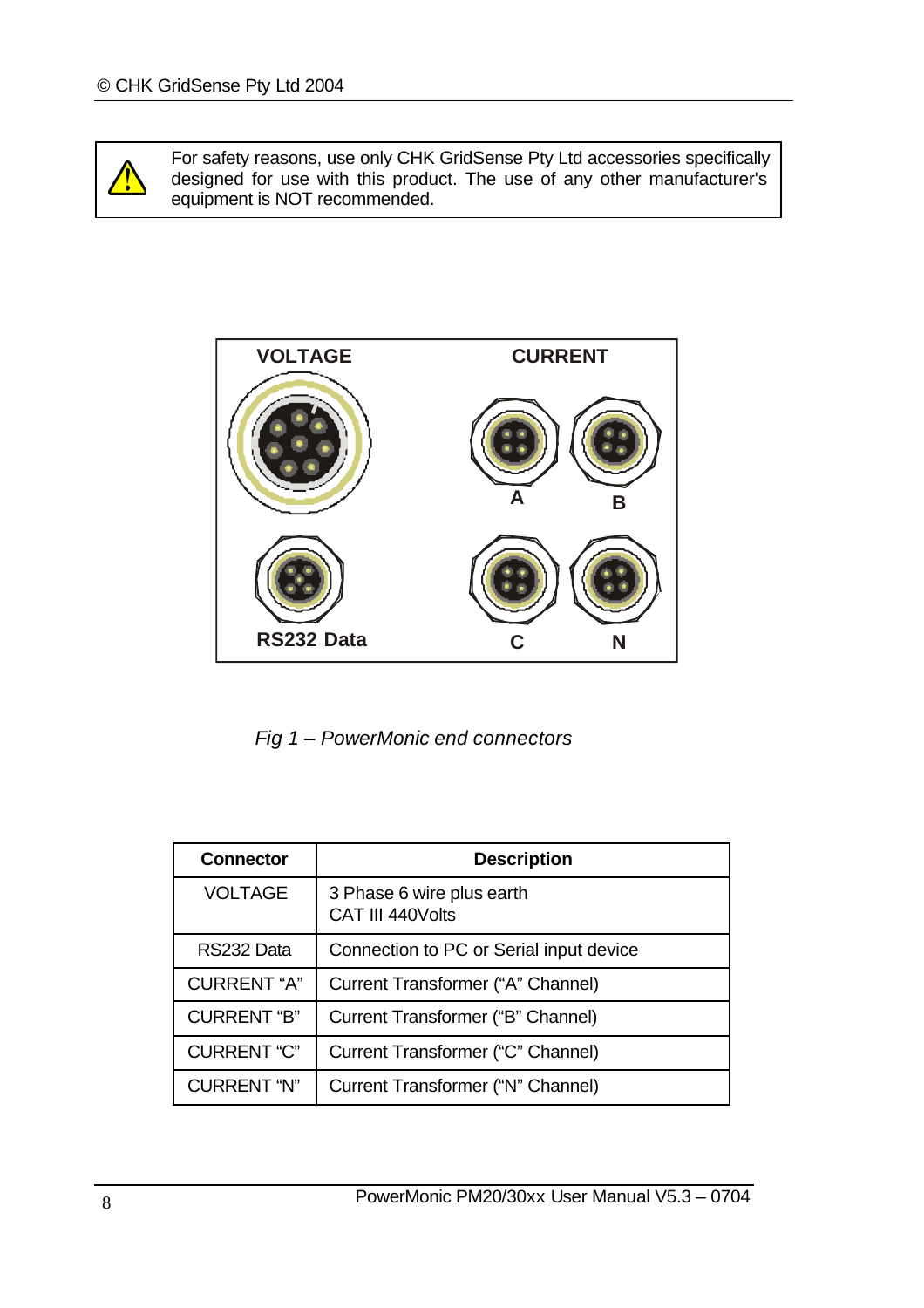

*Fig 2 – PowerMonic unit*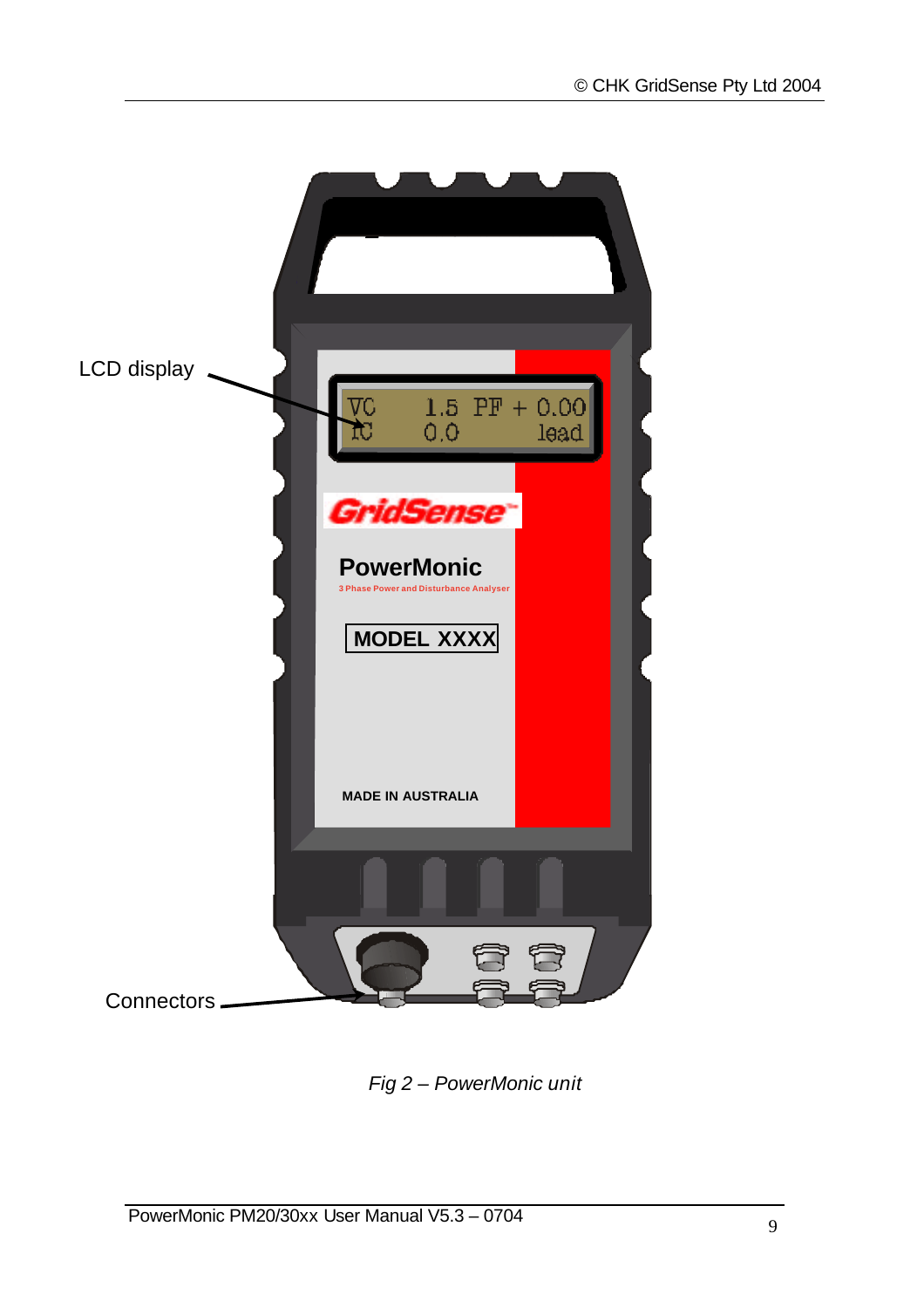## **2.1. Liquid crystal display (LCD)**

The screens displayed on an operating PowerMonic can be selected using the PowerView software (refer to the PowerView User Manual for further details). These screens include the logging status, capacity used and the voltage/current values for each phase.

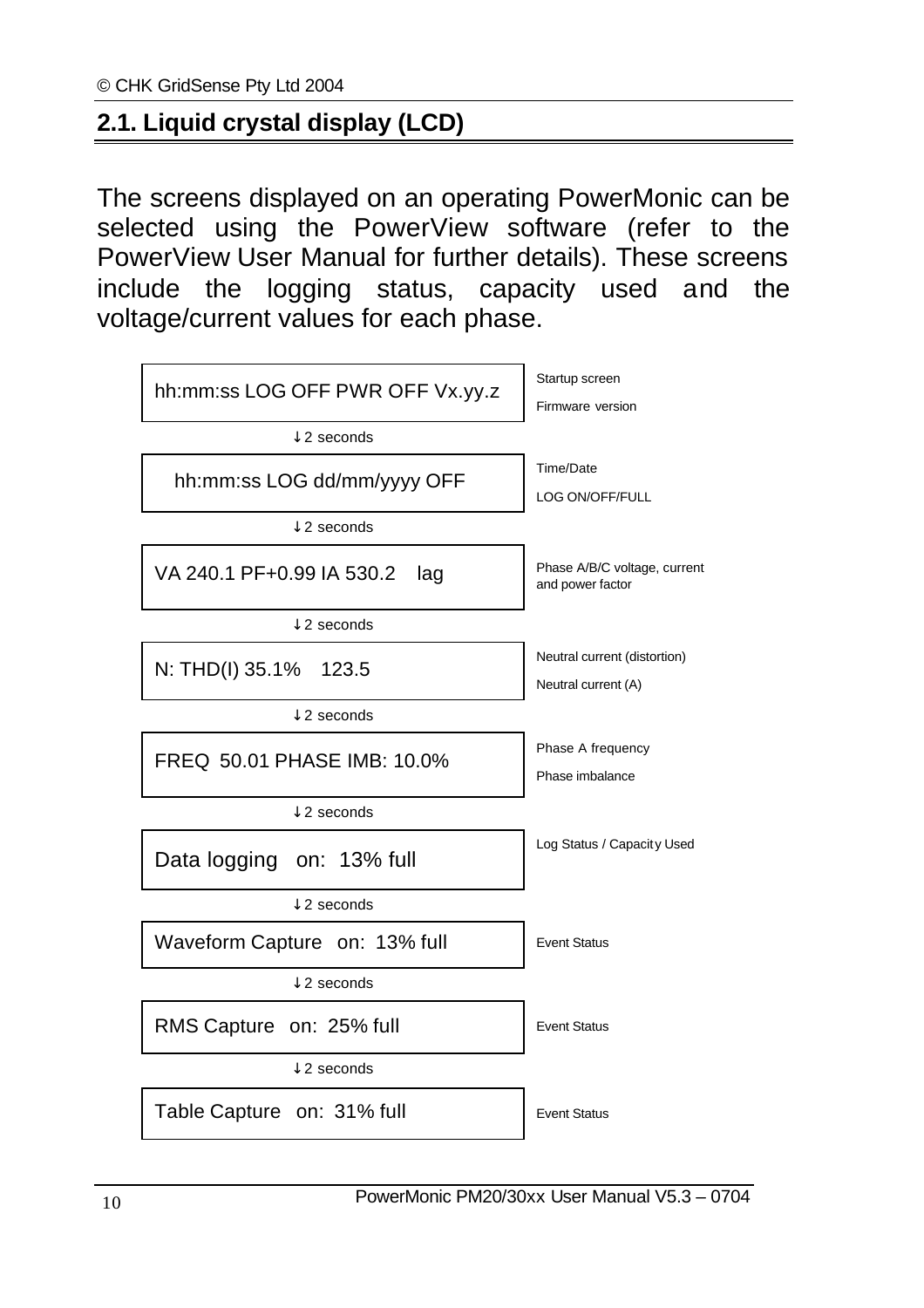Under certain conditions, the PowerMonic may display an error message screen. The possible error messages, causes and solutions are given in the table below.

| <b>Error Message</b>    | Cause                                                                                      | <b>Solution</b>                                                    |
|-------------------------|--------------------------------------------------------------------------------------------|--------------------------------------------------------------------|
| <b>MAIN BATTERY LOW</b> | The battery used to power the<br>PowerMonic has low voltage<br>and should be replaced.     | Return the PowerMonic<br>supplier<br>for<br>to<br>your<br>service. |
| TIME BATTERY LOW        | The battery used to power the<br>internal clock has low voltage<br>and should be replaced. | Return the PowerMonic<br>supplier<br>for<br>your<br>to<br>service. |

## **2.2. Voltage leads**

The voltage leads connect the PowerMonic to the equipment under test. Three types of leads are available:

- PC4 single phase lead
- VL4 three phase lead
- VL3 three phase lead
- VL6 three phase lead

#### **2.2.1. Single Phase lead –PC4**

The PC4 is supplied for use in the office or for single phase measurements. This lead has an internal earth connection.

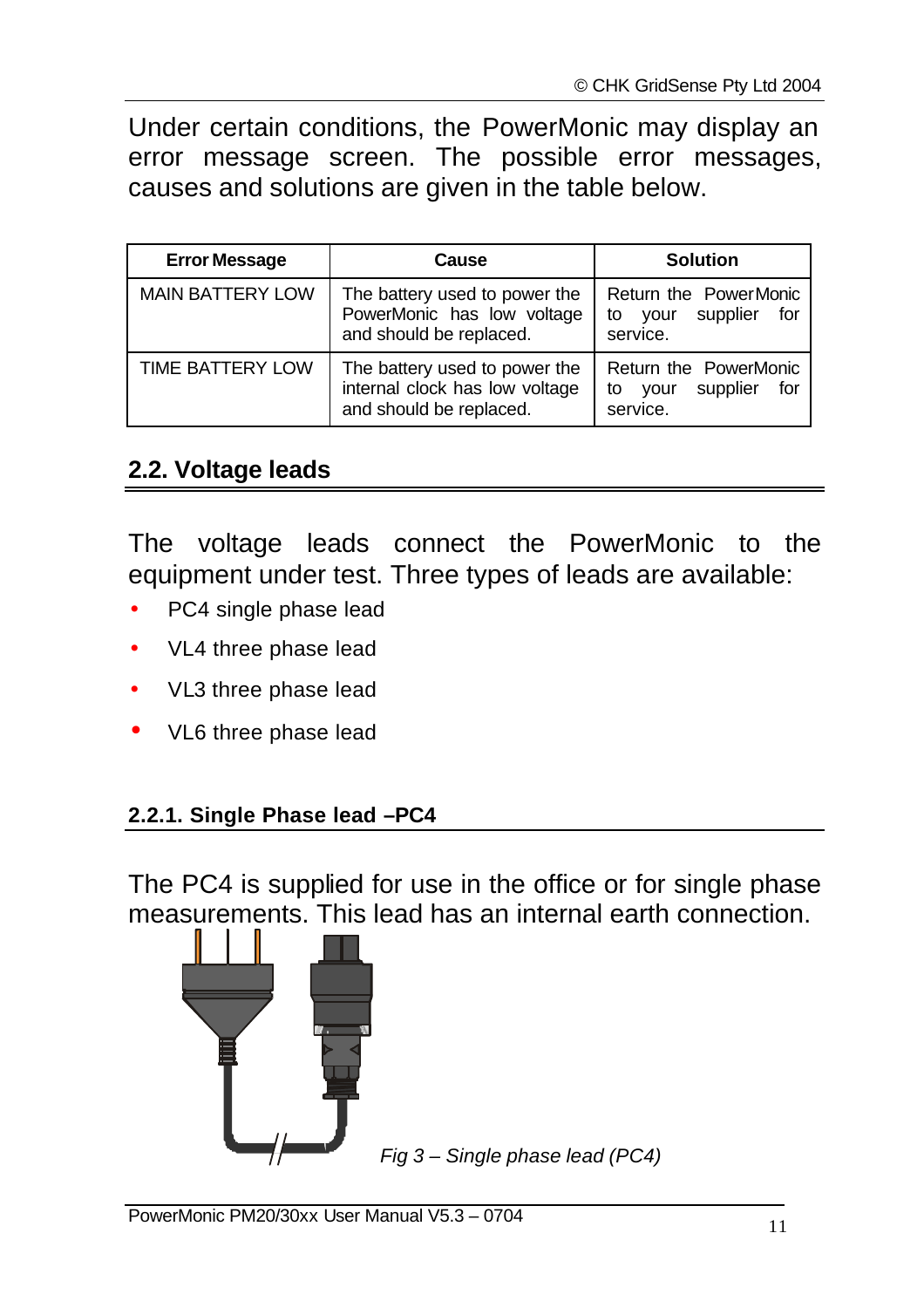#### **2.2.2. Three phase 4-wire lead – VL4**

The VL4 is a four-way set  $(3 \times \text{active and } 1 \times \text{common})$ neutral). This lead is used for measurement of three-phase four-wire systems (Star or Wye configurations). This VL4 set is shown in Fig 4.



Fuses should only be replaced by an authorised person. If in doubt, return the leads along with the full PowerMonic system to the supplier for repair. Replacement fuses must be rated to HRC 2A, 38 x 10.3mm, 500V 100kA.



*Fig 4 - Three phase lead to fuse (VL4)*



*Fig 5 - Large clamps (AC4CL)*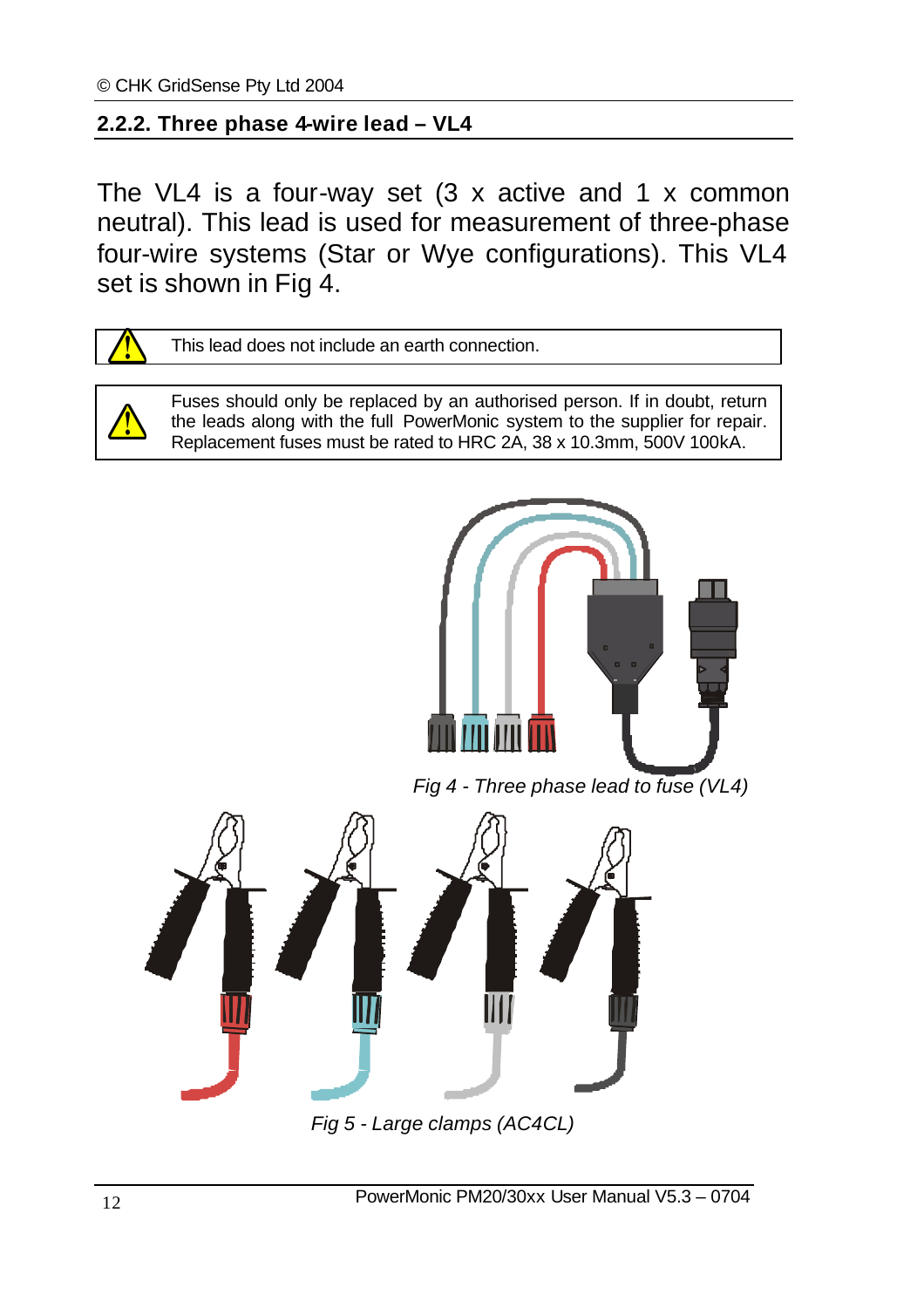

*Fig 6 - Banana plugs with small clamp (AC4BC)*

#### **2.2.3. Three phase 3-wire lead – VL3**

The VL3 is a three-way set (3 x active). This lead is used for measurement of three-phase three-wire systems (i.e. no neutral) such as Delta configurations. This VL3 set is shown in Fig 47.



Fuses should only be replaced by an authorised person. If in doubt, return the leads along with the full PowerMonic system to the supplier for repair. Replacement fuses must be rated to HRC 2A, 38 x 10.3mm, 500V 100kA.



*Fig 7 - Three phase lead to fuse (VL3)*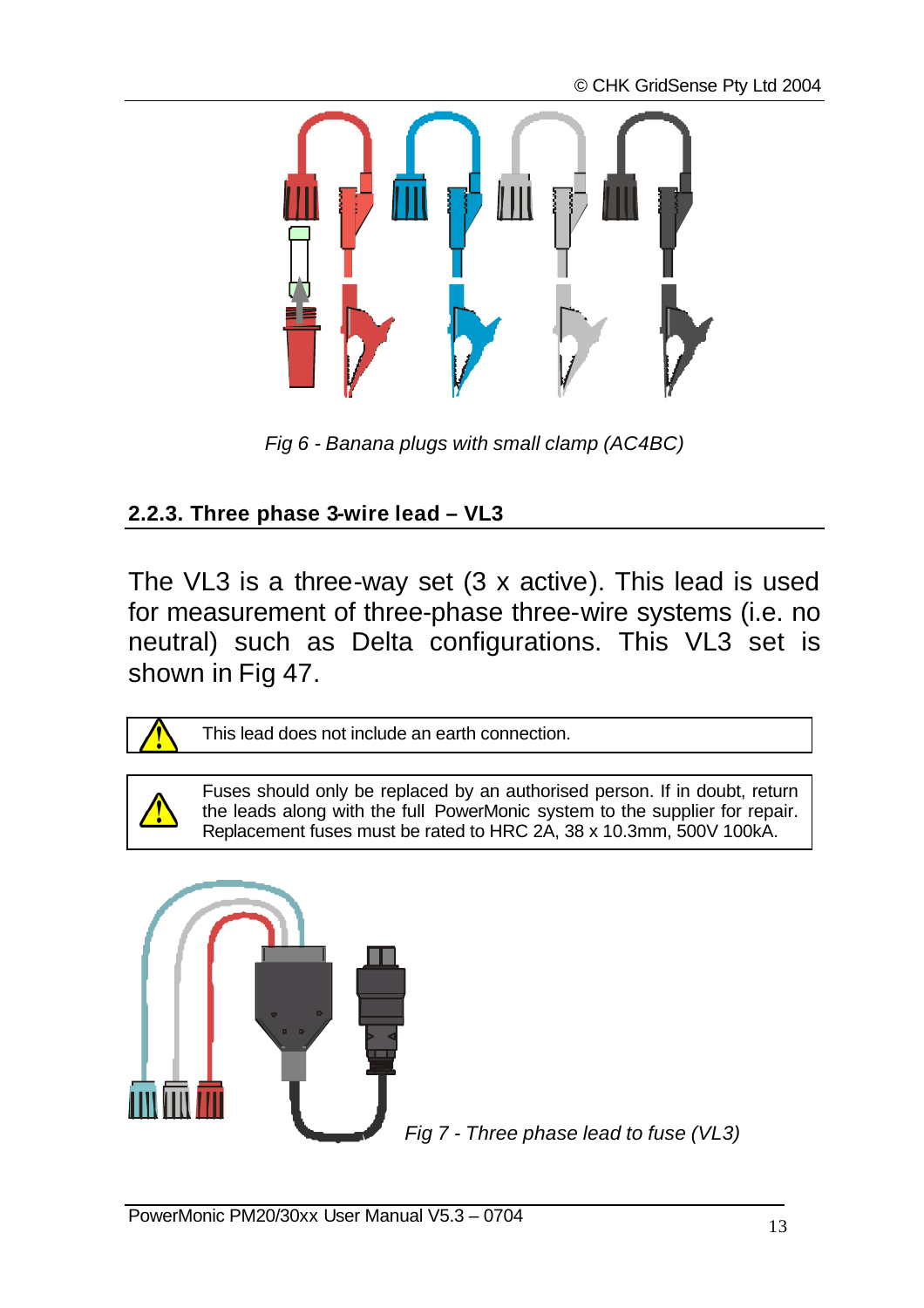

*Fig 9- Banana plugs with small clam p (AC3BC)*

#### **2.2.4. Three phase 6-wire lead – VL6**

The VL6 is a six-way set (3 x active and 3 x common neutral). This lead is used for measurement of three-phase three-wire systems (i.e. no neutral) such as Delta configurations as shown in Fig 10.

When using the VL6 configuration, the three voltage channels are totally isolated from one another, so it may be used to monitor voltage sources that are floating with respect to each other.



The working voltage between leads must not exceed 500 V RMS.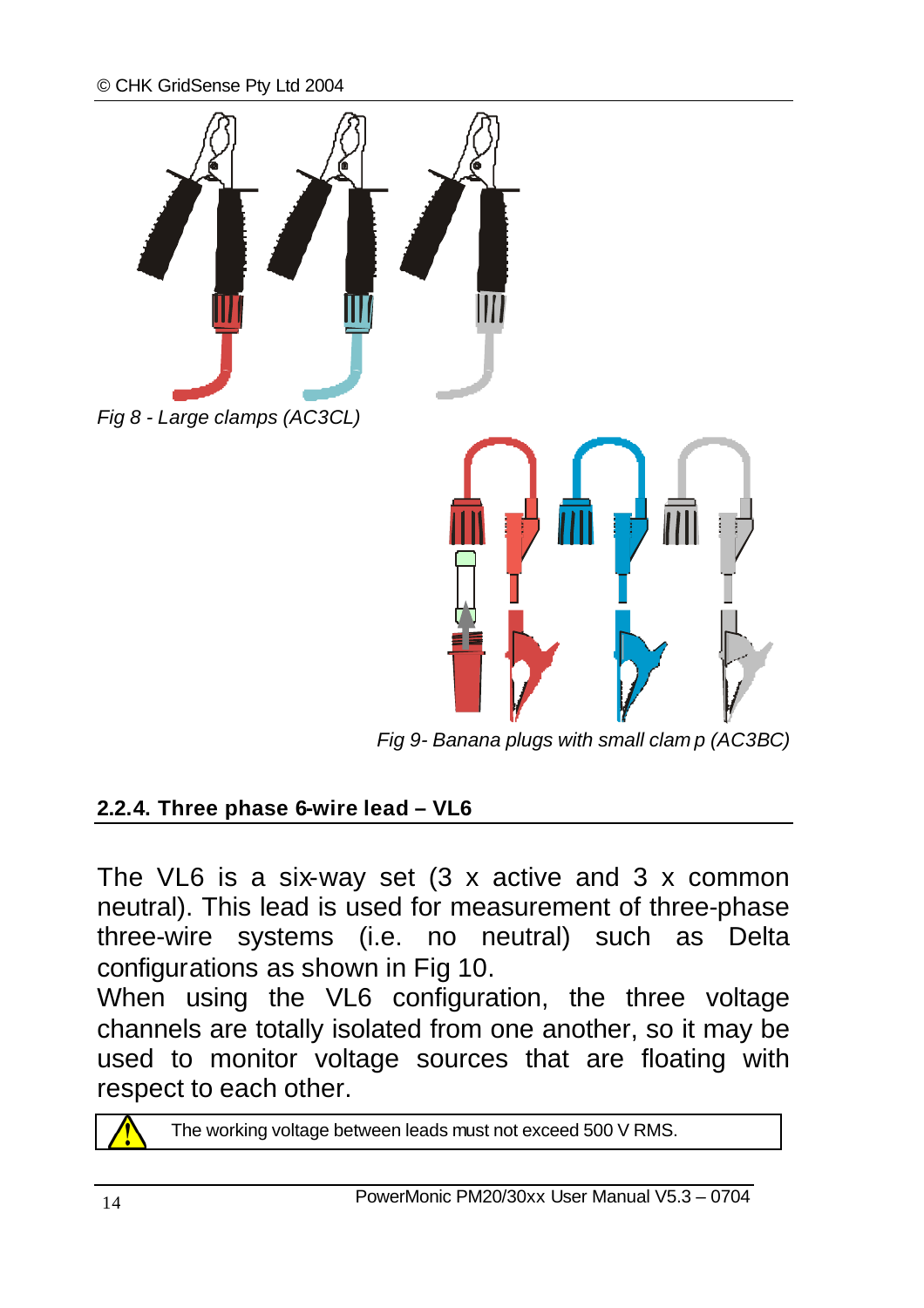The VL6 lead is available with the various accessories as shown in Fig. 2.1 The Fig. 2.1 The Fig. 2.1 The Fig. 2.1 The Fig. 2.1 The Fig. 2.1 The Fig. 2.1 The Fig. 2.1 The Fig. 2.1 The Fig. 2.1 The Fig. 2.1 The Fig. 2.1 The Fig. 2.1 The Fig. 2.1 The Fig. 2.1 The Fig. 2.1 The Fig.

101and Fig 12. The accessories are joined at the fuse holder end of the lead.

This lead does not include an earth connection.

Fuses should only be replaced by an authorised person. If in doubt, return the leads along with the full PowerMonic system to the supplier for repair. Replacement fuses must be rated to HRC 2A, 38 x 10.3 mm, 500 V 100 kA.



 *Fig 10 - Three phase lead to fuse (VL6)*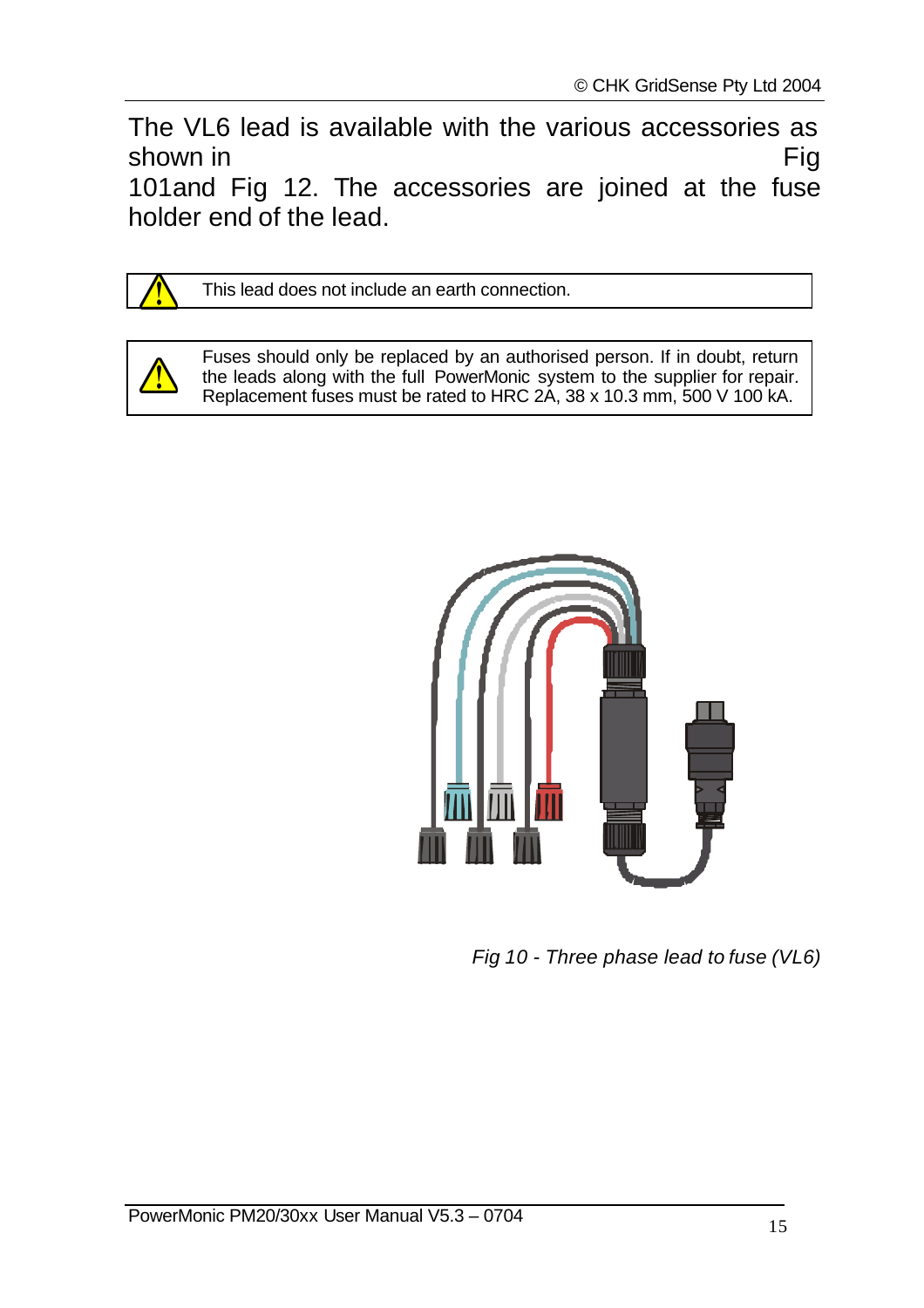

*Fig 11 - Large clamps (AC6CL)*



## **2.3. Current transformer leads**

The current transformer (CT) leads allow clip-on type connection to the current transformers or substation current converter units.

The PowerMonic continuously detects the current rating of the clip on CTs while they are attached and adjusts the LCD accordingly.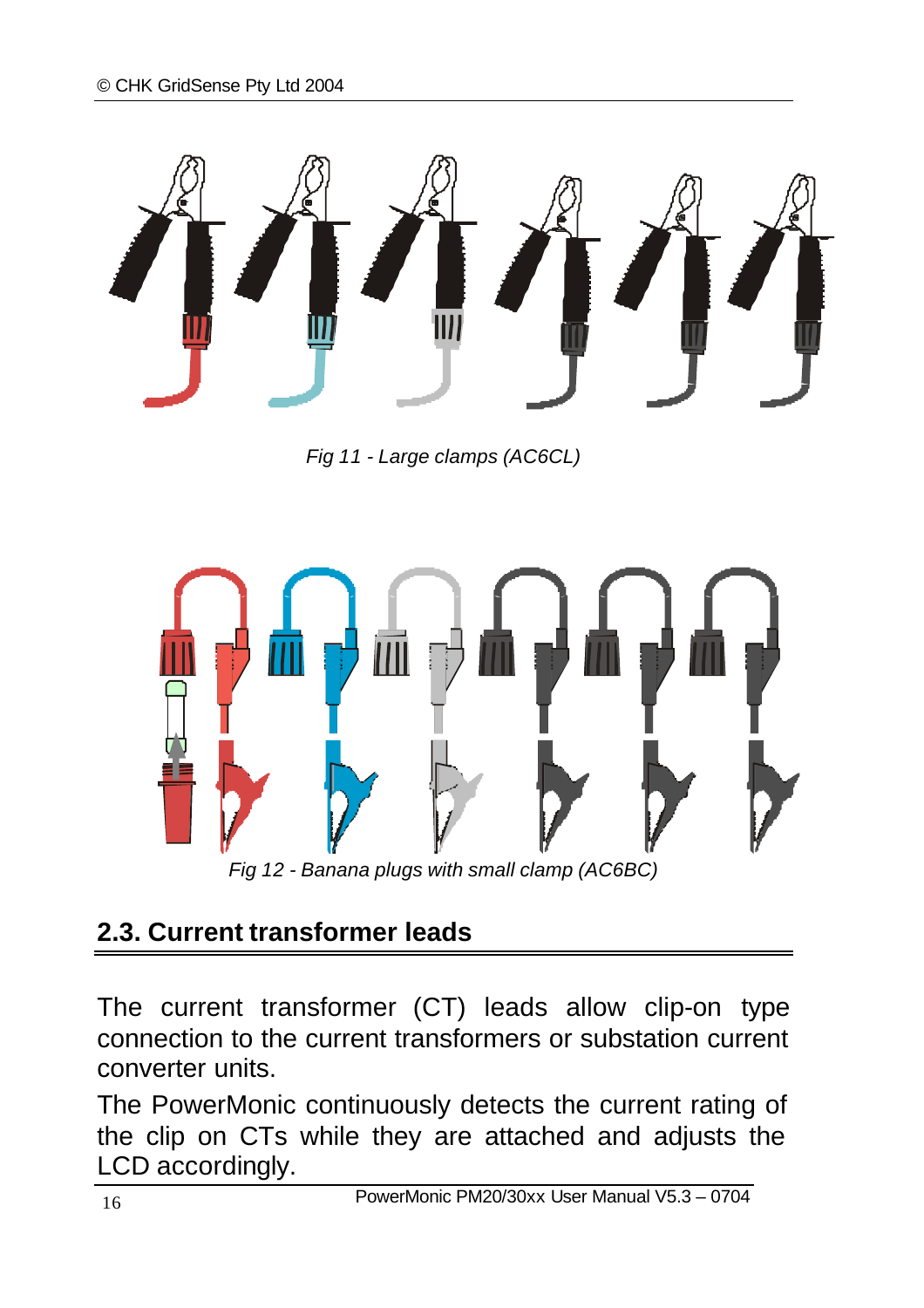The CK1 and CK5 current converter kits have a fixed current rating of 1 A and 5 A respectively. When connected to the PowerMonic, this is determined by the current rating of the connected CT.



*Fig 13 - 500 A current transformer (CR500)*



*Fig 14 – Substation current converter kit (CK1 or CK5)*

## **2.4. Data cable – RC2**

The data cable allows connection of the PowerMonic to a PC for downloading data. This cable attaches to the serial communications (COM) port of a PC and allows data transfer at up to 115,200 bits per second.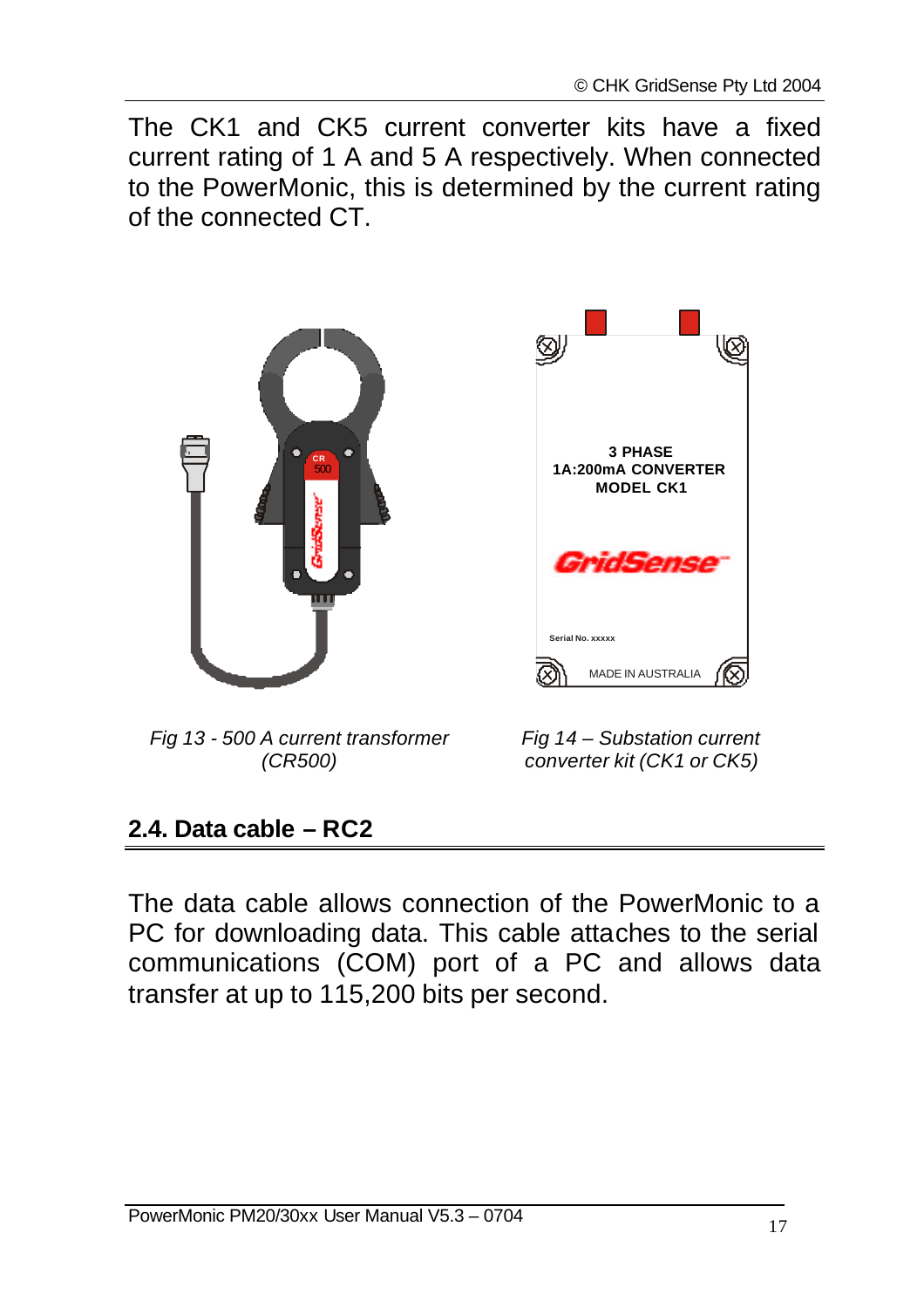## **2.5. Modem adaptor cable – PCM1**

The modem adaptor cable allows connection of the PowerMonic to a modem for remotely downloading data.



This PCM1 cable only works one way. Make sure that the DB9 end is connected to the RC2 data cable (PowerMonic end).

## **2.6. Operating voltage range**

The PowerMonic is capable of operating over 2 input voltage ranges:

| <b>Voltage Input</b> | <b>Operating Voltage Range</b> |
|----------------------|--------------------------------|
| l ow                 | 63-260 VAC                     |
| High (default)       | 125-440 VAC                    |

The operating range is clearly labelled on the PowerMonic. Unless otherwise specified at the time of ordering, the factory setting for all PowerMonic units is pre-configured at **HIGH**, i.e. normal input operating range 125-440 VAC. If the unit is required to operate with a **LOW** input voltage range, i.e. 63-260 VAC, you must return the PowerMonic to your supplier for reconfiguration.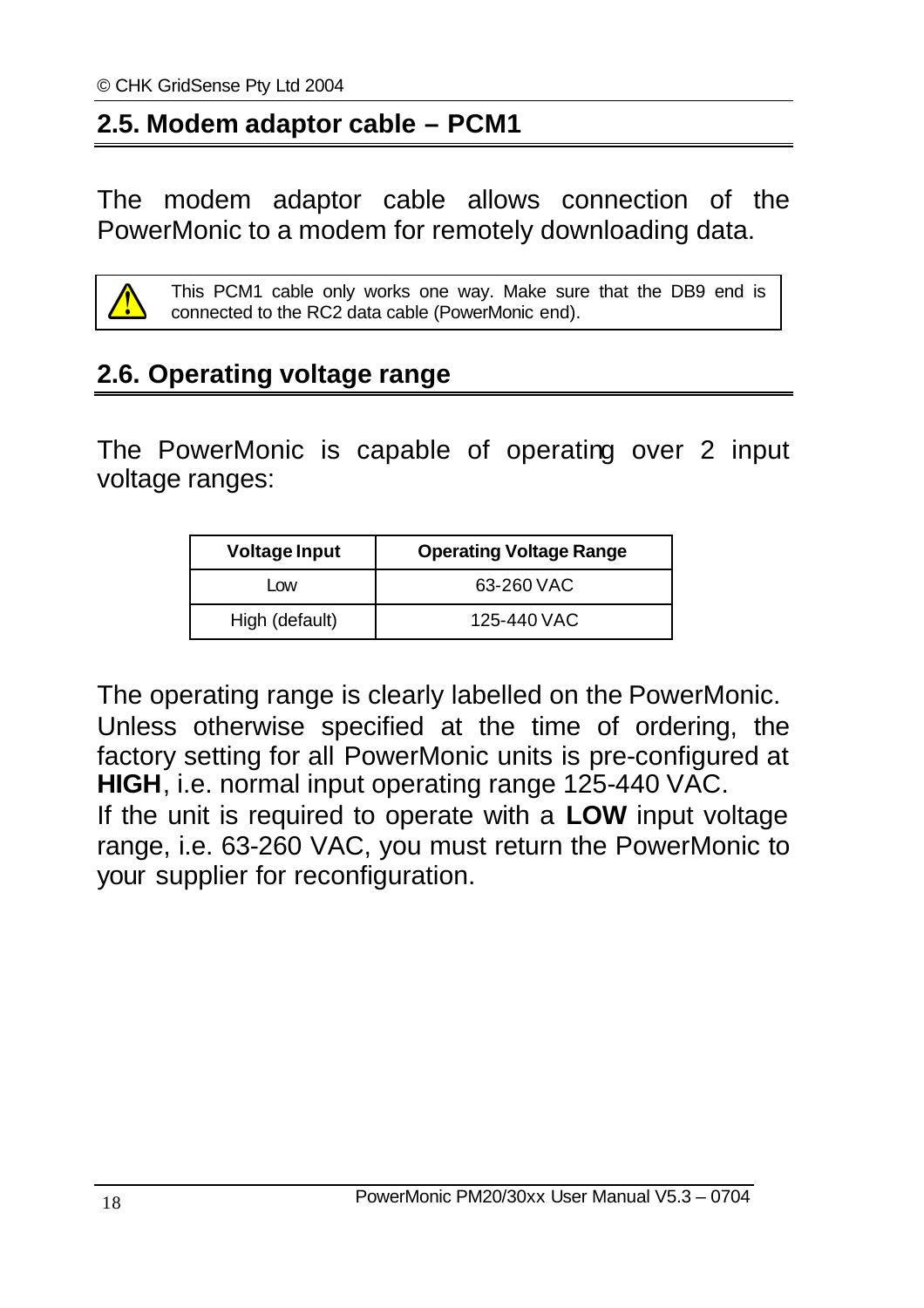## **3. SAFE USE OF THE POWERMONIC**

If you do not understand any instructions in this manual, ask someone to assist you.

The PowerMonic is intended to be used on low voltage energised lines or equipment (415 V RMS or less). Personnel using equipment on energised lines must be authorised by the relevant regulatory bodies to carry out such work and must have appropriate training.

The information given in this document is given as a guide only. It is the user's responsibility to ensure that correct and safe procedures are followed at the actual worksite. CHK offers no warranty or indemnity for accidents that may occur when following these instructions.



*Be careful* when the PowerMonic is connected to a voltage source using a three phase lead (VL4 or VL6) - it is **not** grounded.

The PowerMonic and some types of voltage leads have internal HRC fuses. **Do not** attempt to replace these fuses in the field. Return the full PowerMonic system with the voltage leads to your supplier if you suspect a blown fuse.

## **3.1. Hazard assessment**

Prior to using the PowerMonic, the operator must carry out a worksite, pre-job hazard assessment to identify the safety and environmental needs. This must be done prior to commencing work and prior to recommencing work after leaving the worksite.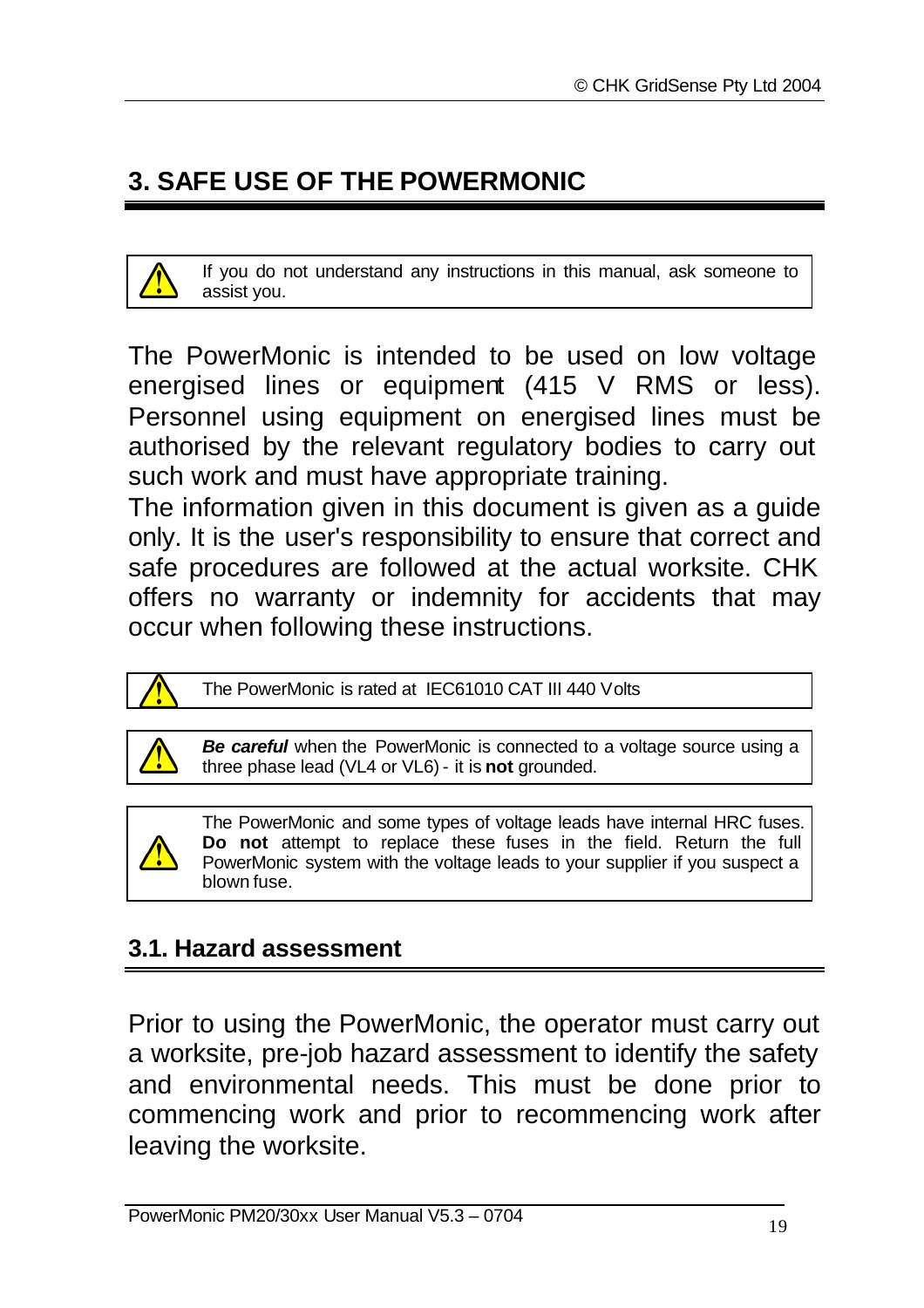## This hazard assessment should:

- Identify possible hazards and risks.
- Identify the safety needs of the job.
- Identify the correct procedures, practices and equipment for the job.
- Eliminate unsafe conditions and actions from the worksite.
- Identify the need for personal protective clothing.
- Perform an ongoing risk assessment during the job.

#### **3.1.1. Live low voltage work**

Check your relevant regulatory body's rules for working with live equipment.

For the correct and safe use of this equipment, it is essential that all operating personnel follow these safety procedures. When using a PowerMonic on or near live low voltage conductors, the following basic safety principles should be observed. See Fig 1 for typical work sites.

Apart from the conductor that you are working on, you must be insulated from earth and any other conductor or maintain a distance of at least 500 mm (or other distance as required by relevant legislation or live working rules) from those points.

- Use insulated matting to cover bare busbars and exposed metalwork.
- Use ground mats.
- Wear protective safety eyewear and a hard hat.
- You should be trained in first aid procedures and have a portable first aid kit on hand.
- If working alone, ensure that a responsible person knows that you are working on live line equipment and will initiate emergency action if you do not call in within a specified period.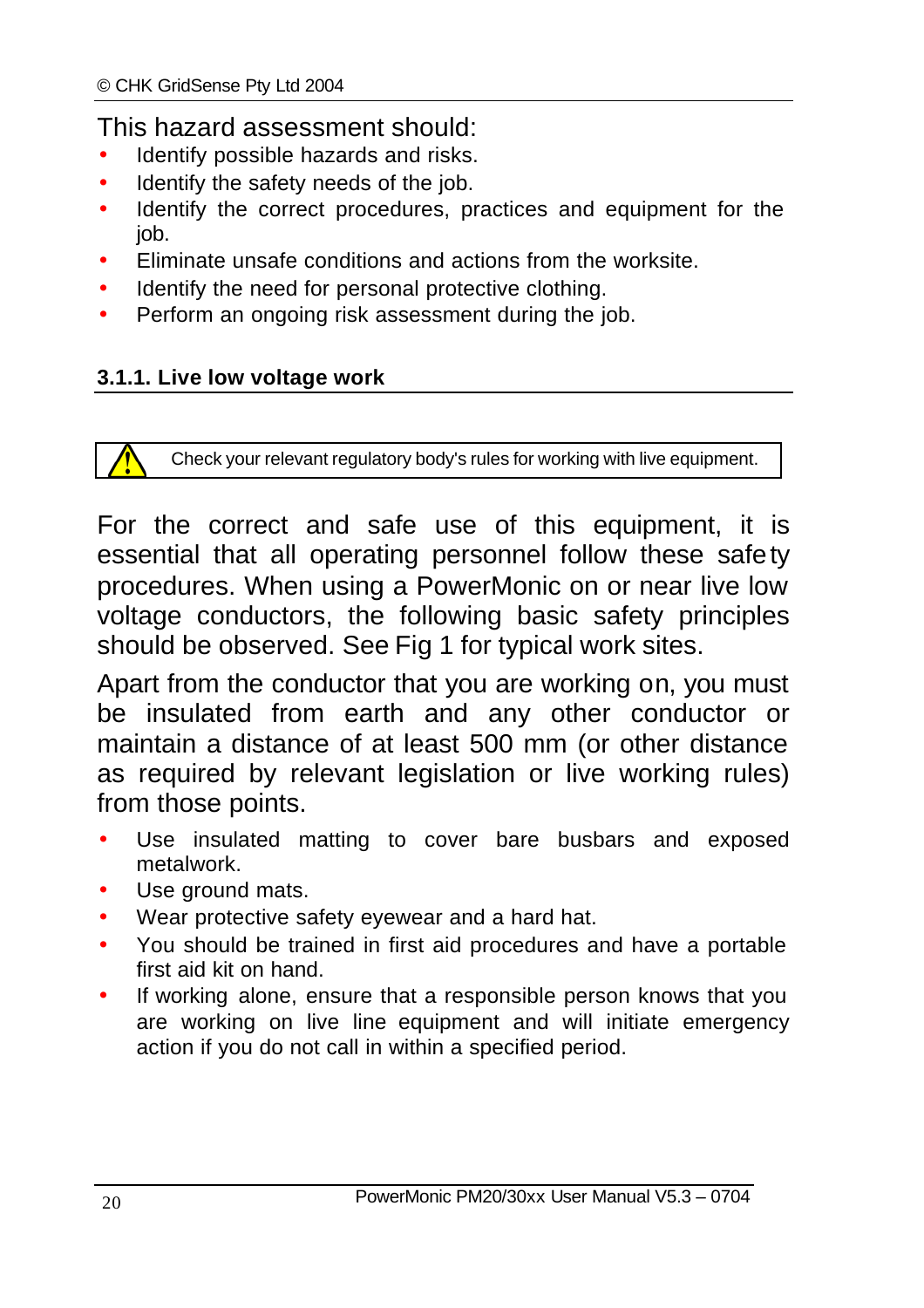

*Fig 15 – Use of insulating mats in switchboard application*

When connecting the voltage leads or CT tongs to the conductors, do not assume that the insulation on the handle is adequate insulation. You must wear an insulating glove on each hand. Ensure that the exposed metal parts of the voltage lead clamps do not contact other conductors and cause a short circuit.



#### **3.1.2. Equipment safety**

The PowerMonic equipment should be regularly tested and maintained to make sure the equipment and leads are in good order.

#### *INSPECTION BEFORE USE:*

Prior to using a PowerMonic, you should check the following:

- No outer sheath of any lead is damaged, and no inner insulation is showing.
- The sheaths of all leads are secured at the ends.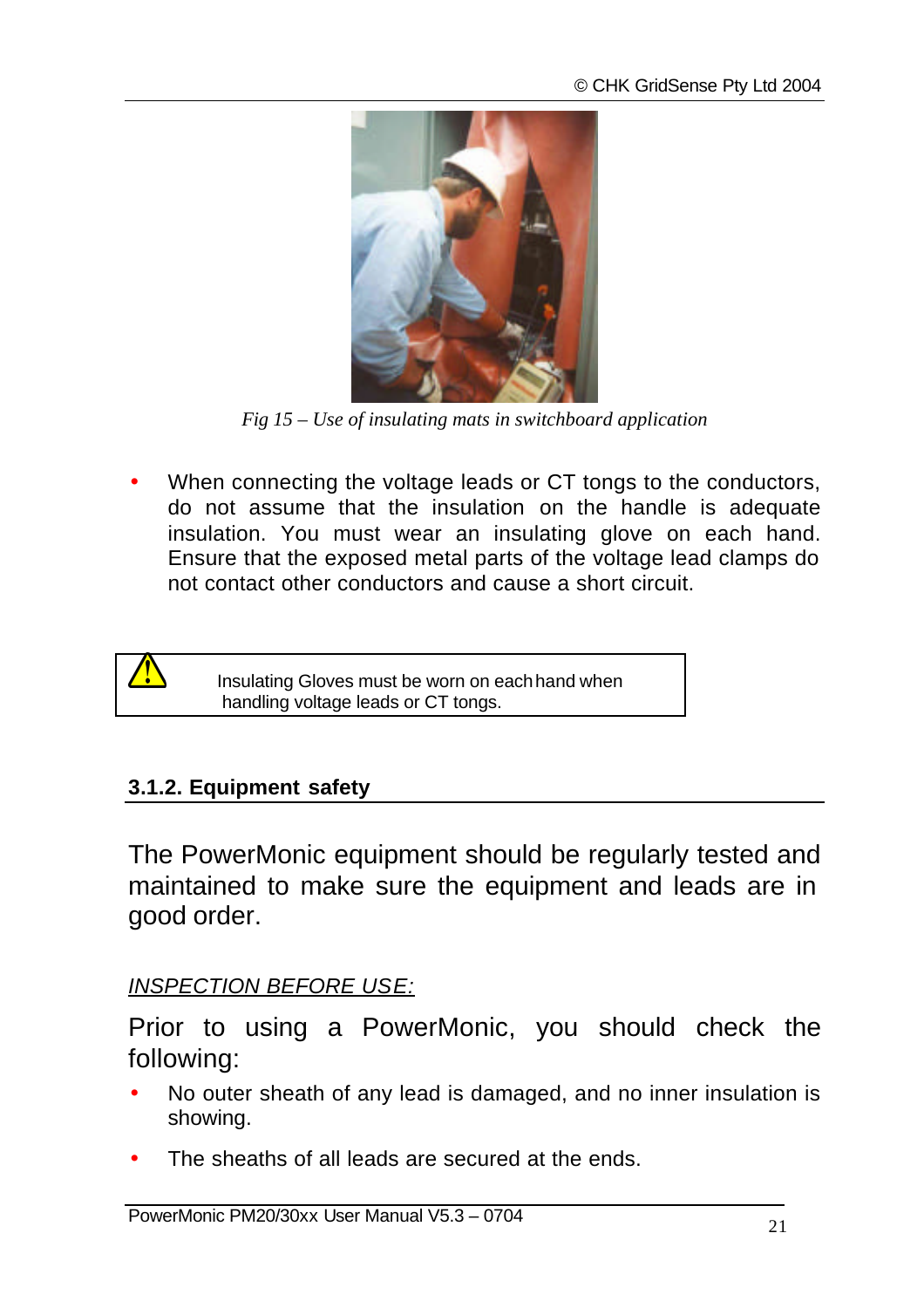- Plugs and connectors, including fuse holders are properly connected and serviceable.
- The operating range, as indicated on the front of the PowerMonic, is suitable for the application.

#### *PERIODIC MAINTENANCE AND TESTING:*

The PowerMonic and leads should be inspected, tested and tagged on a regular basis (e.g. every 3 months). Testing should include:

- Inspection (as above).
- Insulation test conducted at 500 V DC between each phase conductor with a minimum acceptable level of insulation resistance of 1 MΩ.
- A record of inspections should be kept that shows:
- Date of inspection, plant number or inspection number for the PowerMonic/accessory.
- Results of the tests and inspections and details of any repair work.
- Signature of an authorised inspector.

#### *EQUIPMENT FAULTS***:**

If the equipment is found to be faulty in any way, including blown fuses, it should be returned to your supplier for service.

#### *CALIBRATION:*

The equipment should be calibrated every 12 months.

#### *CLEANING YOUR EQUIPMENT:*

All equipment should be cleaned with a soft, moist cloth using only a mild detergent.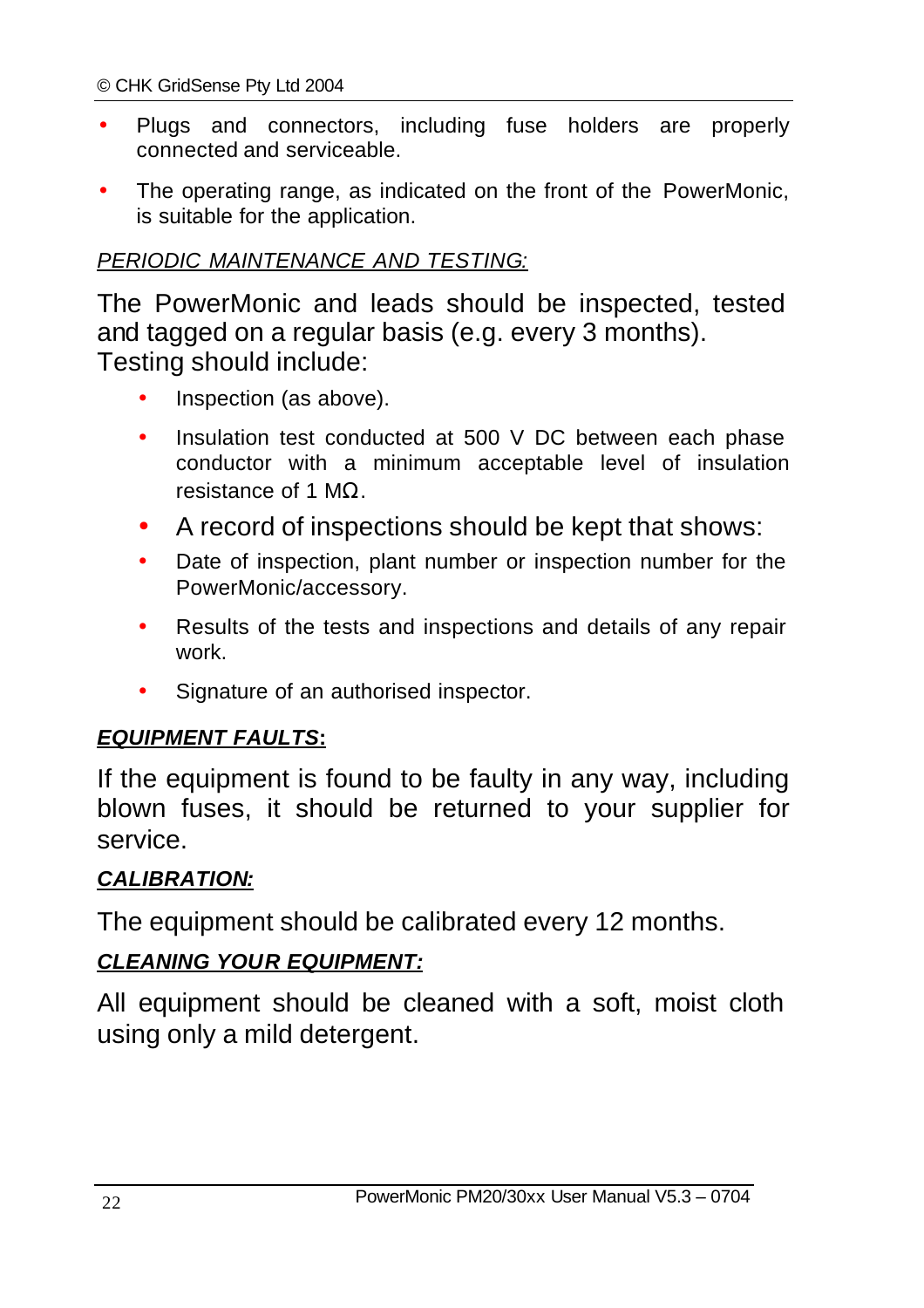#### *STANDBY BATTERY:*

The PowerMonic uses a sealed lead acid standby battery to power the unit when loss of AC supply occurs for two minutes to allow logging of waveforms etc. Like all Lead Acid batteries, the performance of the battery will degrade if it is exposed to long periods of high temperature and/or it is allowed to discharge excessively. The battery life of the PowerMonic can be extended by following a few simple precautions as outlined below:

- When the PowerMonic is not in use it should be stored at ambient temperatures below  $30^{\circ}$  C
- When the PowerMonic is not in use it should be stored with a fully charged battery. This can be achieved by:
	- Charge the battery by energising the PowerMonic for 24 hours before storage
	- Recharge the battery after every three months of non use
	- Recharge the battery after each use of the PowerMonic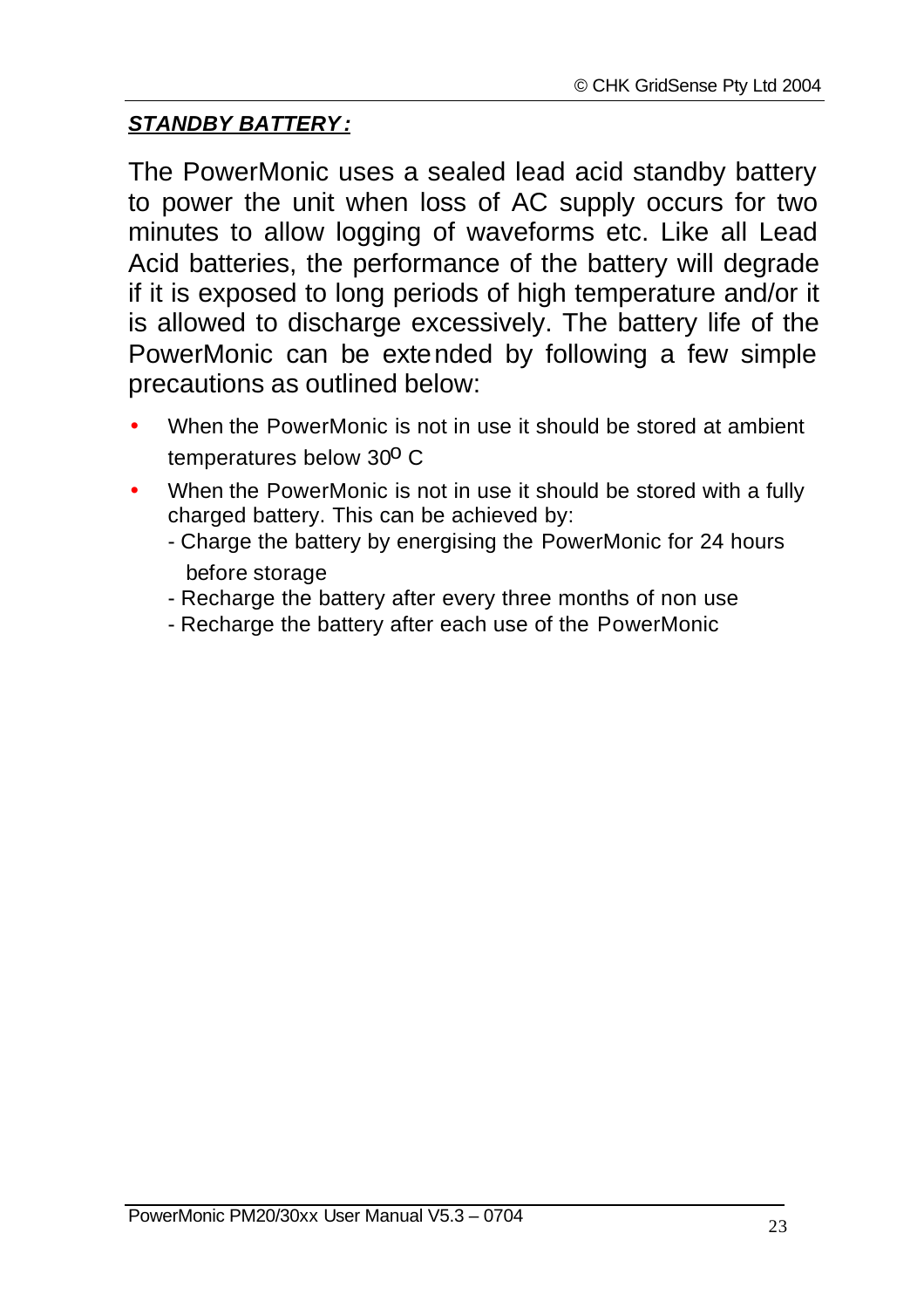## **3.2. IEC 61010 Measurement Category**

Under the IEC 61010 standard, the location of the measured point determines the transient overvoltage stresses that may be imposed on the measuring equipment. This voltage is independent of the nominal working voltage (e.g. 240 volts) of the system The 4 Measurement Categories (also known as Overvoltage Categories) are:

| <i><b>Measurement</b></i><br>Category | <b>Description</b>                                                                                | <b>Examples</b>                                                                                                                                                                                     |
|---------------------------------------|---------------------------------------------------------------------------------------------------|-----------------------------------------------------------------------------------------------------------------------------------------------------------------------------------------------------|
| CAT <sub>I</sub>                      | Measurements of<br>circuits not directly<br>connected to Mains                                    | Secondaries of low power<br>transformers,<br>Protected electronic equipment,                                                                                                                        |
| CAT II                                | Measurements<br>performed on circuits<br>directly connected to<br>the low voltage<br>installation | Household appliance, portable<br>tools and similar equipment                                                                                                                                        |
| CAT III                               | <b>Measurements</b><br>performed in the<br>building installation                                  | Distribution boards, circuit<br>breakers, wiring, bus-bars,<br>switches, socket outlets,<br>industrial equipment such as<br>stationary motors permanently<br>connected to the fixed<br>installation |
| CAT IV                                | <b>Measurements</b><br>performed at the source<br>of the low voltage<br>installation              | Electricity Meters, overhead<br>lines, primary overcurrent<br>protection equipment,<br>underground cables to remote<br>equipment                                                                    |

Under the IEC 61010 standard, Equipment is assigned a working voltage value (e.g. 300 Volts) and a measurement category which reflects the amount of overvoltage stress that the equipment can tolerate. This is expressed as a CAT number and associated working voltage value. The PowerMonic is rated at Measurement Category CAT

III, 440 Volts.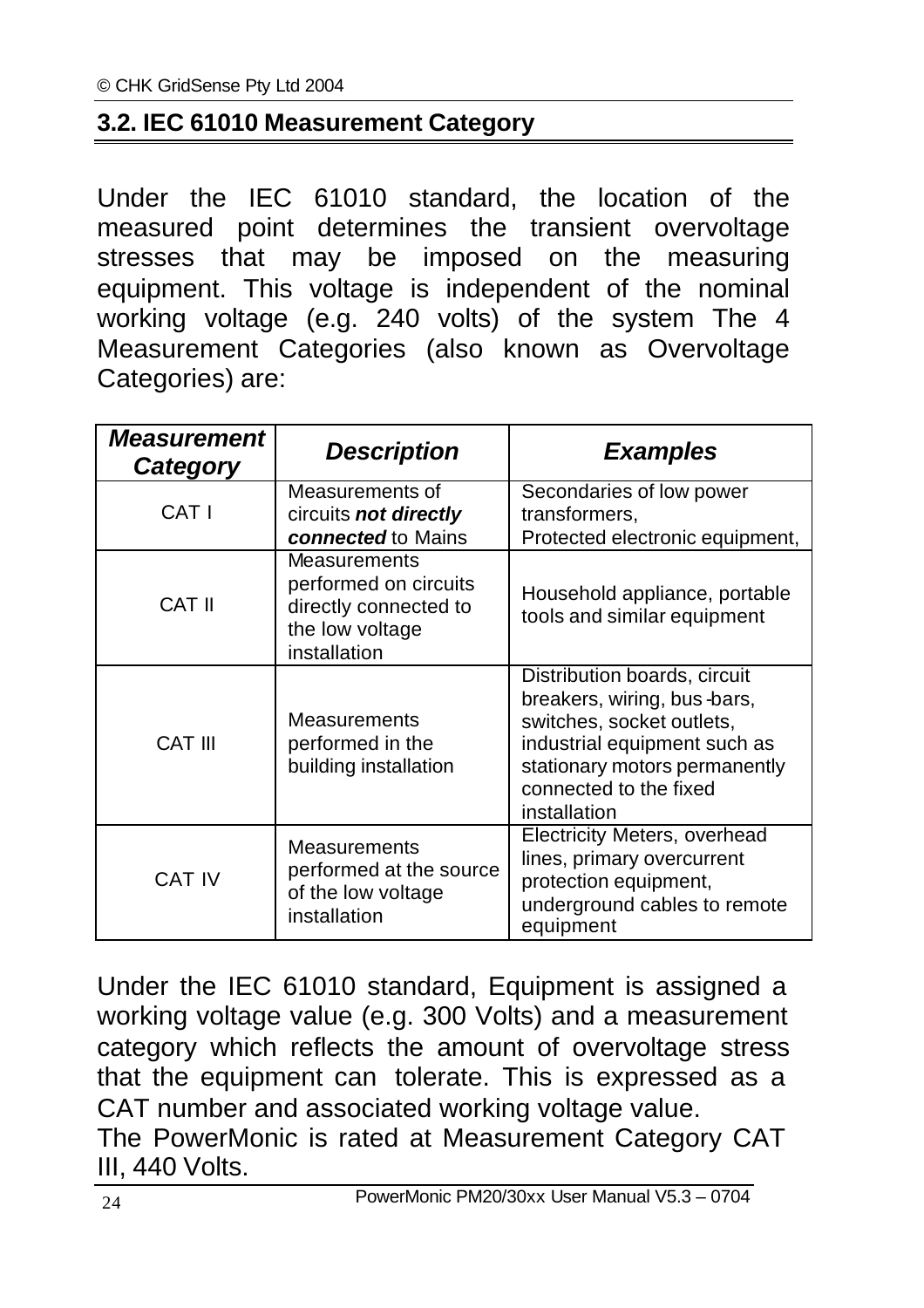## **4. CONFIGURING THE POWERMONIC BEFORE USE**

The PowerMonic is configured using a PC running CHK's PowerView software for Microsoft Windows™. To install this software, refer to the PowerView User Manual.

## *To connect the PowerMonic to the PC:*

- **1.** Connect the RC2 data cable to one of the COM ports on your PC (refer to your PC manual for details of your COM ports). You may need to use a 9-to-25 pin serial port adapter.
- **2.** After connecting the RC2 data cable to the PC, make a note of the serial connector you used (COM1, COM2, COM3, etc). You will need to know this when you run the PowerView software.
- **3.** Connect the PC4 single phase lead to the PowerMonic.
- **4.** Connect the RC2 data cable to the PowerMonic.
- **5.** Connect the PC4 single phase lead to the mains socket.
- **6.** Start the PowerView software. Refer to the PowerView User Manual for further operating information. You can now use PowerView to configure the PowerMonic.
- **7.** When configuration is complete, disconnect the PowerMonic from the PC and proceed with installation.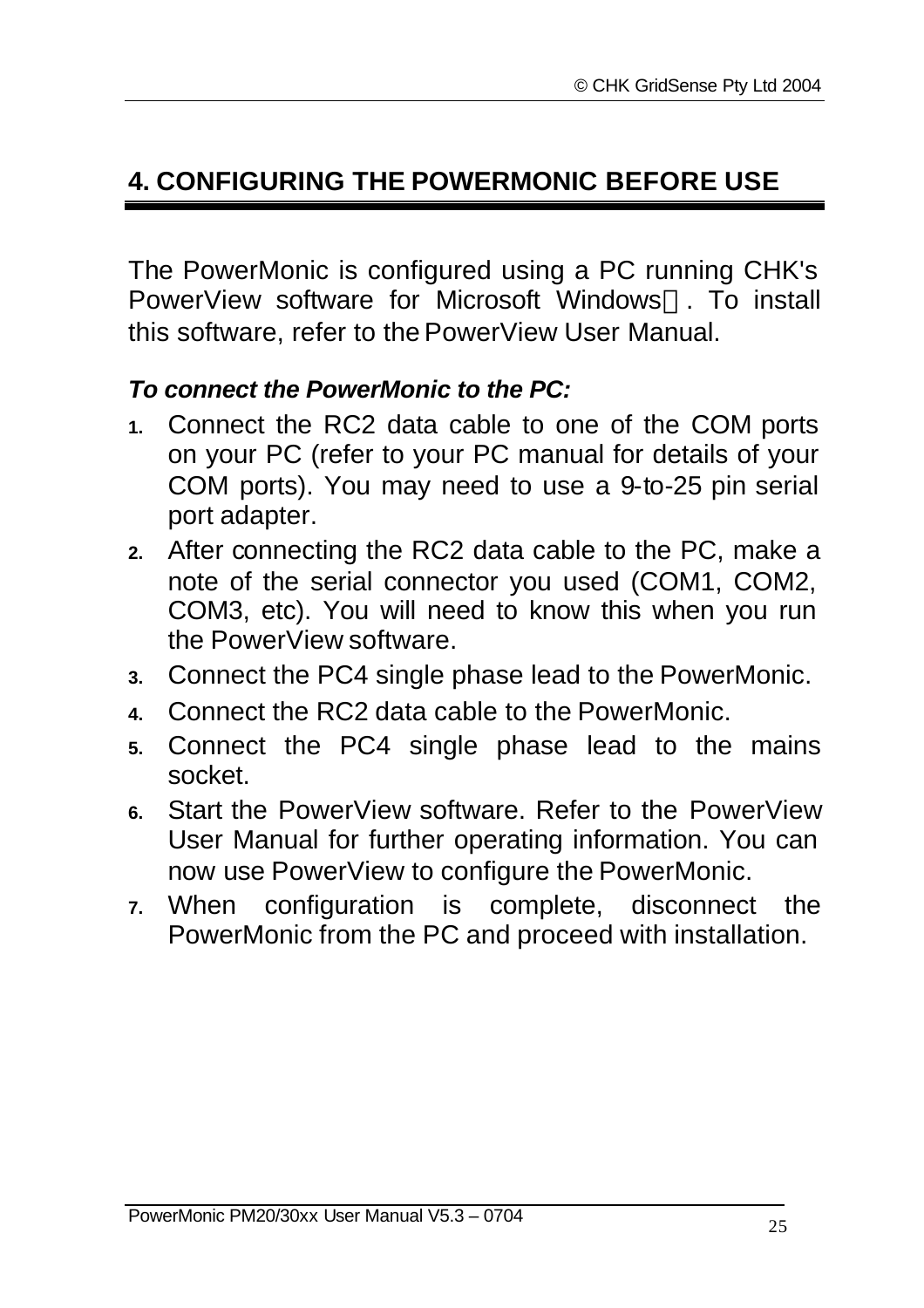

*Fig 16 – Connecting the PowerMonic to the PC*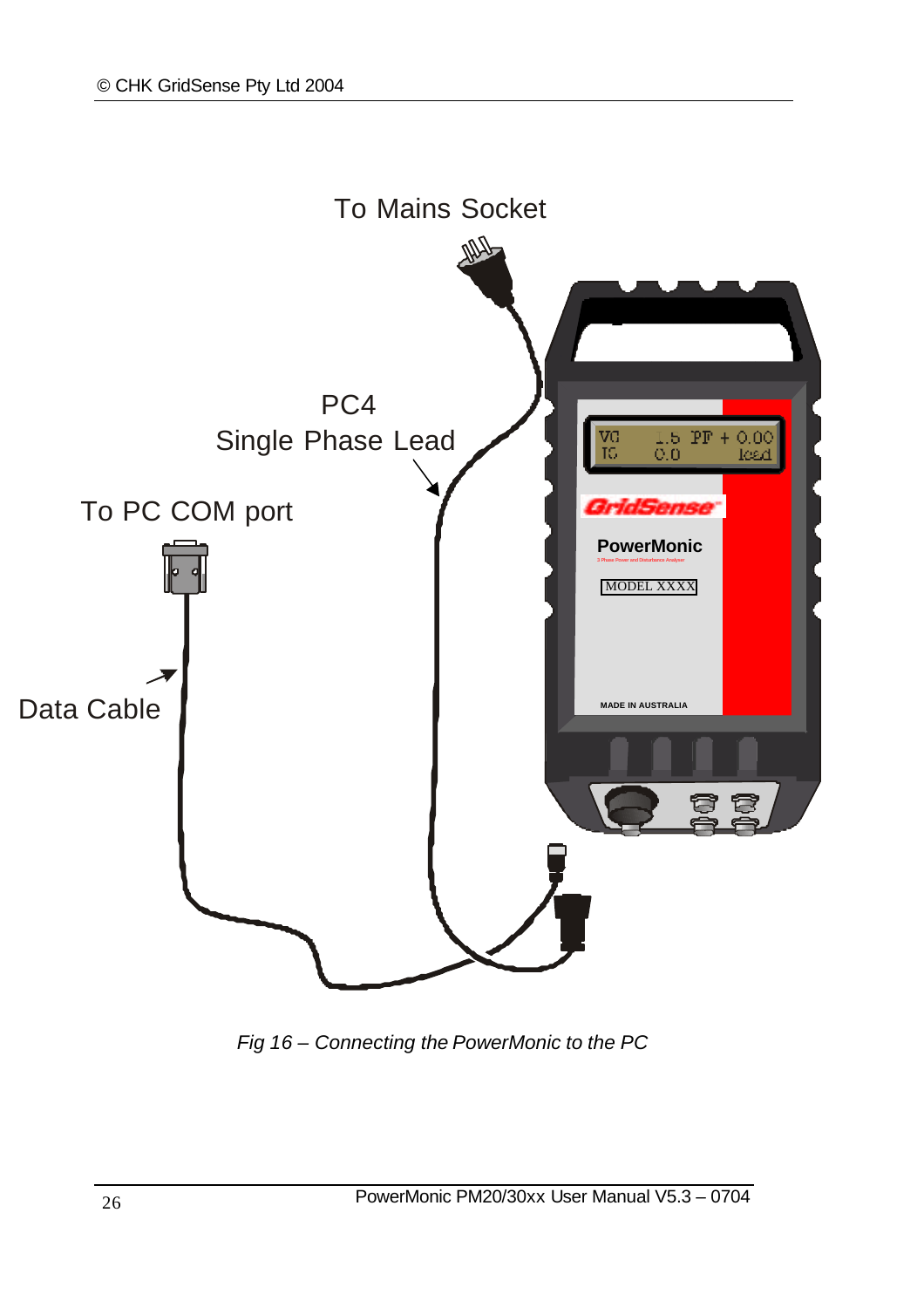## **5. INSTALLING YOUR POWERMONIC**

The PowerMonic must be installed in accordance with the relevant legislation and workplace OH&S guidelines. Refer to section *3. SAfe use of the PowerMonic* for basic safety advice that should be followed if no other procedures apply.

When connecting current transformers (CTs) to the PowerMonic, ensure that each CT is matched to the appropriate voltage channel (refer to the diagrams with the installation instructions).

| <b>Australia</b><br><b>Phase ID</b> | <b>Voltage Lead Colour</b> | <b>Current Transformer Channel</b> |
|-------------------------------------|----------------------------|------------------------------------|
| А                                   | Red                        |                                    |
| в                                   | White                      |                                    |
| C                                   | <b>Blue</b>                | r.                                 |
| <b>Neutral</b>                      | <b>Black</b>               | N (Neutral)                        |

The voltage leads are colour-coded red, white and blue (A, B, and C phase) and are to be attached to corresponding phases. The PowerMonic is powered from the A phase connection.

On VL4 type leads, the black lead is the neutral connection.

#### **5.1. Pre-installation checks**

- Verify that the nominal voltage to be tested is within the operating range of the PowerMonic as indicated on the front label.
- Identify and test the neutral and all phases.
- Ensure that voltage leads and CT leads are secured and not likely to move or dislodge.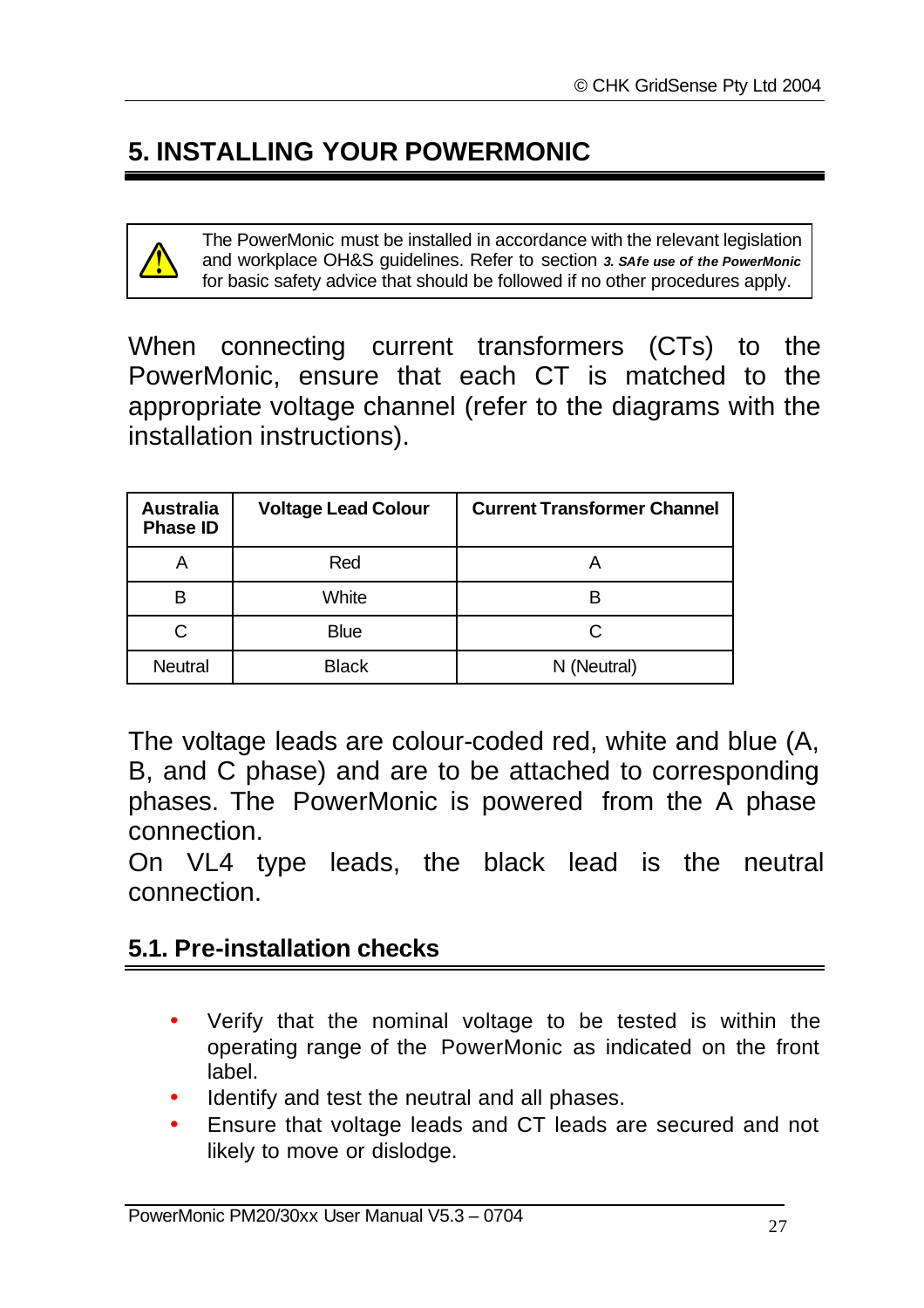- The PowerMonic is powered by A phase voltage. You must connect this phase for the PowerMonic to begin logging.
- Unused voltage leads should be connected to neutral or placed in an isolated container. (Do not leave the unit unattended with unconnected voltage clamps).
- The A phase must be able to provide 10 W to power the PowerMonic.

## **5.2. Warranty cards**

When you first install your PowerMonic, you should complete your warranty card and mail it (postage paid) to CHK GridSense Pty Ltd.

## **5.3. Securing the PowerMonic with the holster and strap**

When installing a PowerMonic, hang the instrument in a suitable location and ensure that it is safely secured using the holster and strap provided.

**Step 1.** The strap is first fed through the holster slats and wrapped around the pole.

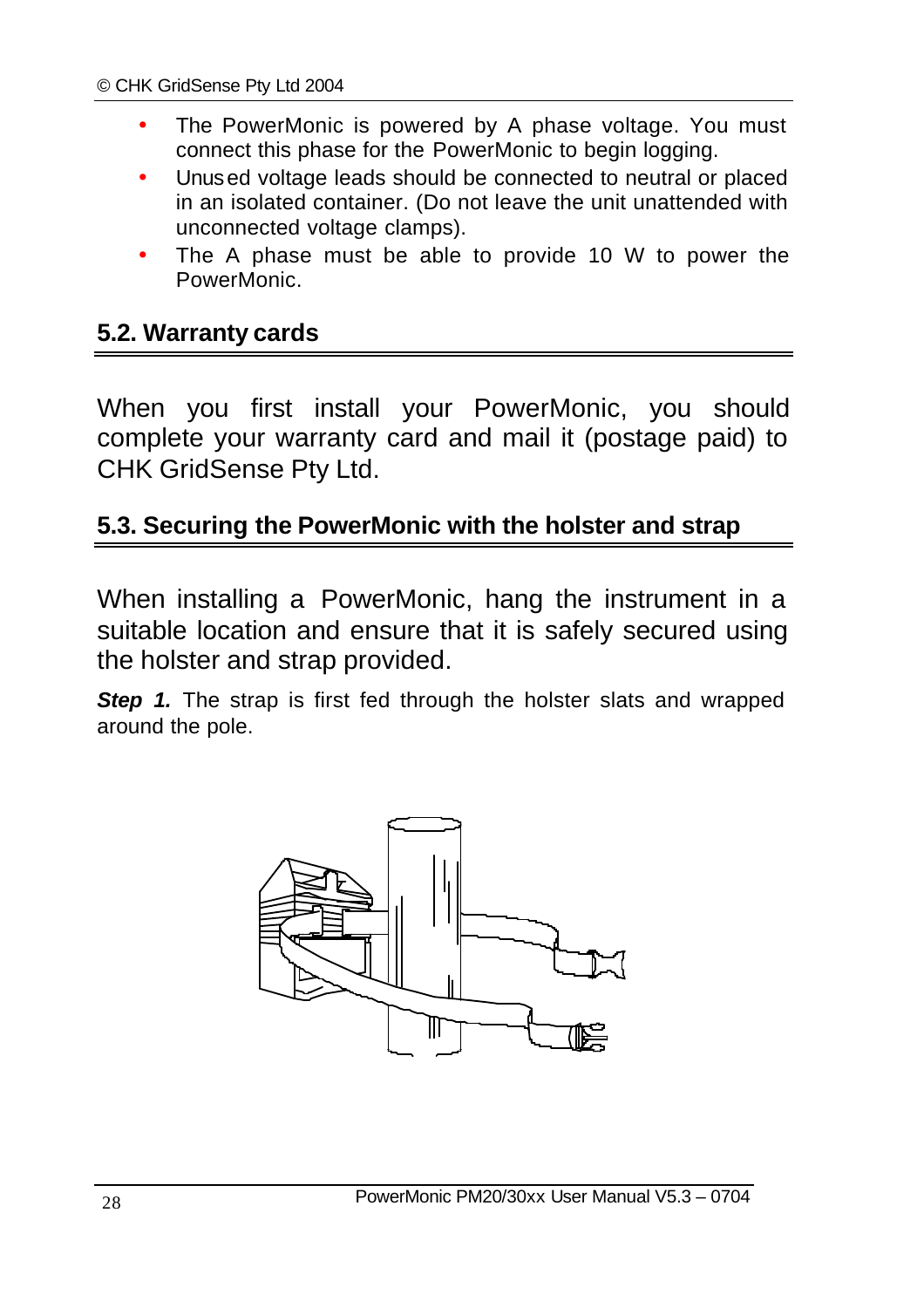**Step 2.** Bring the strap forward to embrace the PowerMonic.



**Step 3.** Wrap the strap around the post and secure the PowerMonic with the quick release clip at the rear.



*Note: Do not* connect the PowerMonic PM20/30 to the pole without embracing the unit with the strap, as this may weaken the holster over time.

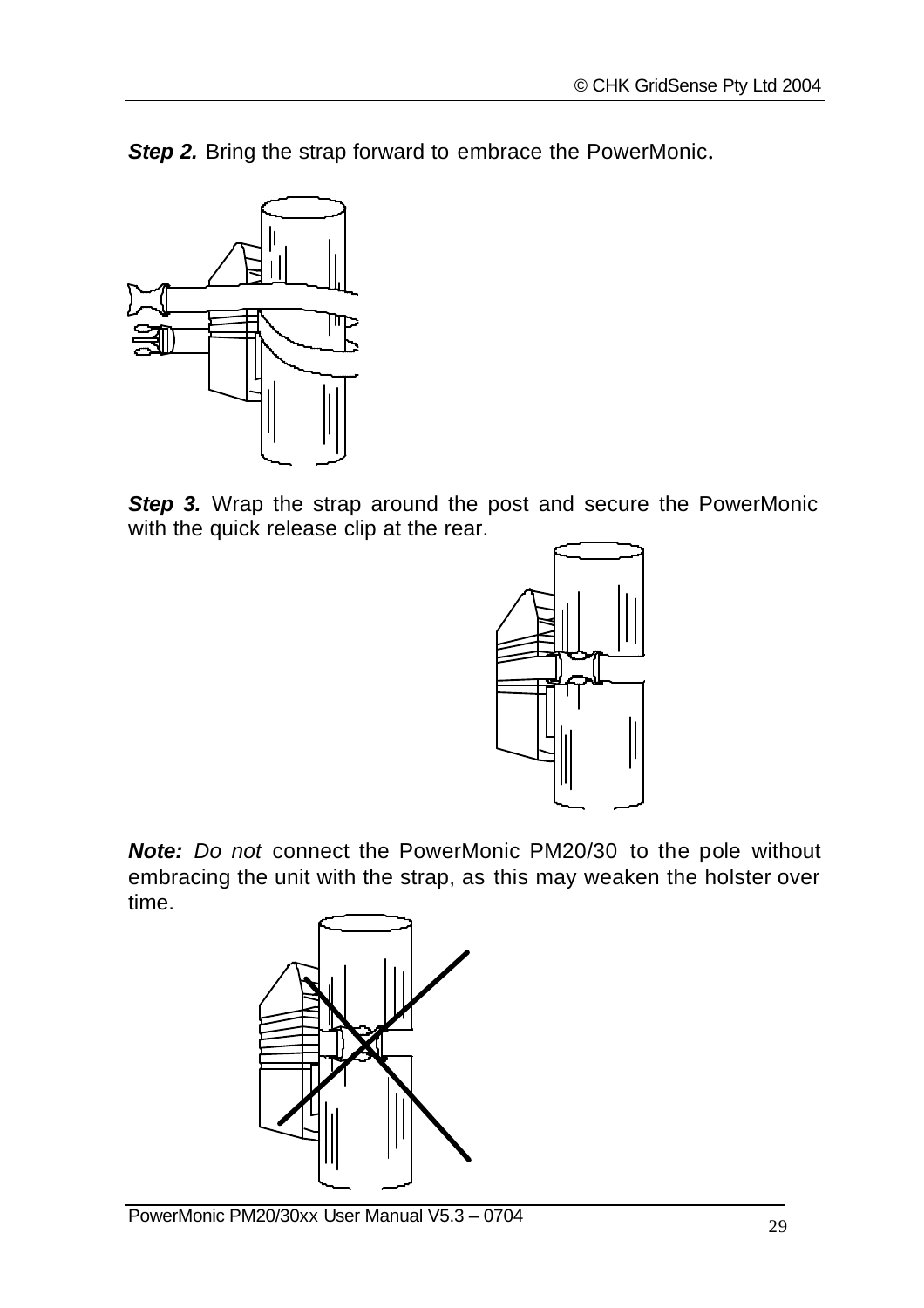## **5.4. Connecting a PowerMonic to a 3-phase 4-wire system**

Ensure all safety procedures are followed.

A

This procedure assumes the use of a VL4 voltage lead.

- **1.** Secure the PowerMonic to a safe position.
- **2.** (Refer to Fig ) Connect the CTs to the PowerMonic, observing correct phase connections.
- **3.** Connect the CTs to the conductors. Ensure that the arrow is pointing in the direction of the load.
- **4.** Connect all voltage leads to the neutral conductor or place in an isolated bag.
- **5.** Connect the neutral (black) lead to the neutral conductor.
- **6.** Connect the red lead to the A phase conductor.
- **7.** Connect the white lead to the B phase conductor.
- **8.** Connect the blue lead to the C phase conductor.

Unused voltage lead clamps should be connected to the neutral conductor

Clamps will short live conductors.

- **9.** Plug the free end of VL4 lead to PowerMonic.
- **10.** Verify that PowerMonic starts up. Check the readings including the power factor to ensure correct connection of voltage leads and CTs (refer to *Error! Reference source not found.*).

A

A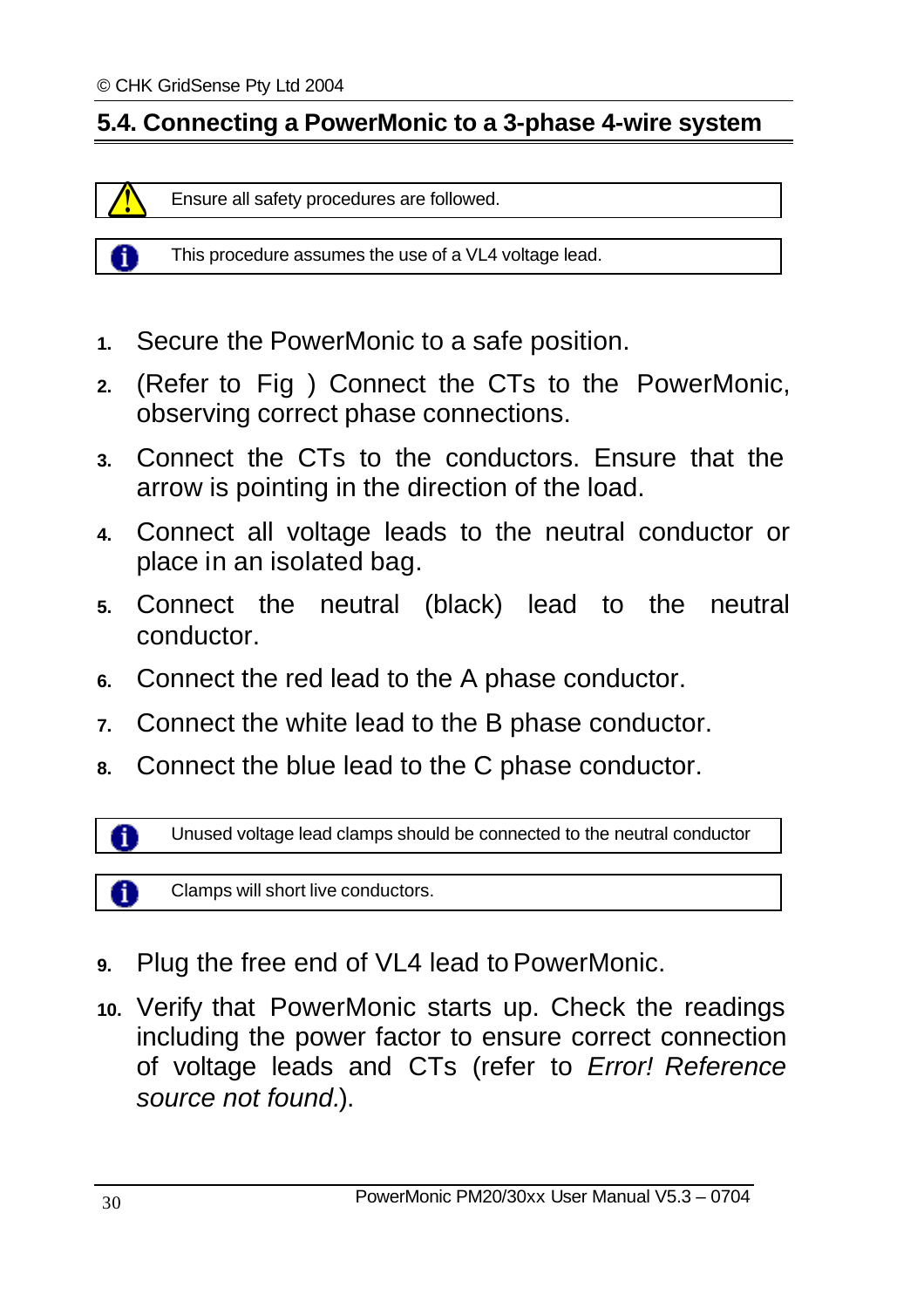**11.** If the power factor for any phase is displayed as a negative reading, carefully reverse the orientation of the CT for that phase.

To remove the PowerMonic, perform these steps in the reverse order.



*Fig 17 - Connecting the PowerMonic to a 3-phase 4-wire system*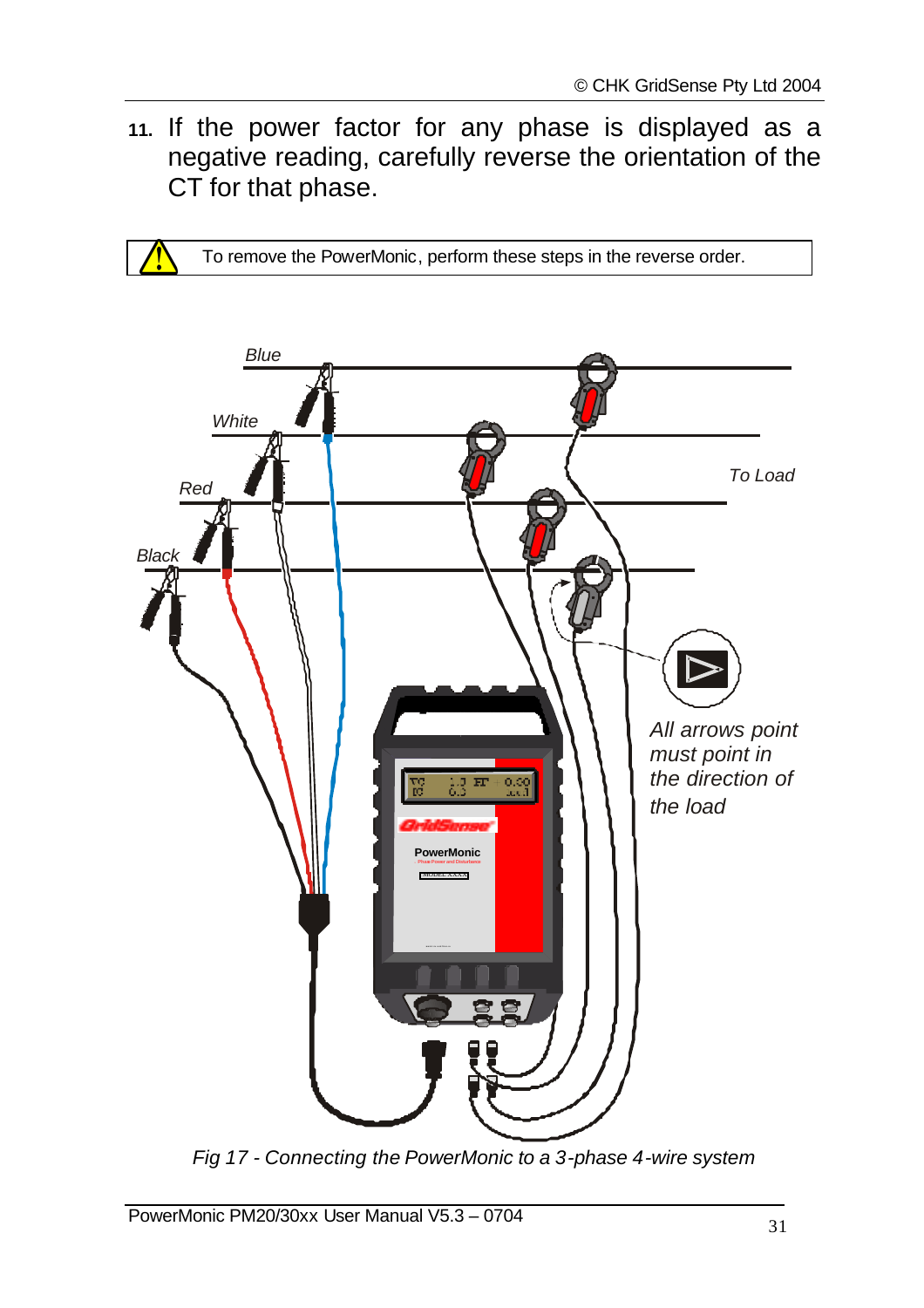## **5.5. Connecting a PowerMonic to a 3-phase 3-wire system**

Ensure all safety procedures are followed.

A

This procedure assumes the use of a VL6 voltage lead.

- **1.** Secure PowerMonic to a safe position.
- **2.** (Refer to Fig 18) Connect the CTs to the PowerMonic, observing correct phase connections.
- **3.** Connect the CTs to the conductors. Ensure that the arrow is pointing in the direction of the load.
- **4.** Connect all voltage leads to the neutral conductor or place in an isolated bag.
- **5.** Connect the VL6 leads as follows:

| <b>Lead ID</b>           | <b>VL6 Lead Colour</b> | <b>Fuseholder</b><br><b>Colour</b> | Conductor |
|--------------------------|------------------------|------------------------------------|-----------|
| A Phase Active           | <b>Red</b>             | Red                                | A         |
| A Phase Reference        | <b>Black</b>           | <b>Black</b>                       | В         |
| <b>B</b> Phase Active    | White                  | White                              | В         |
| <b>B Phase Reference</b> | <b>Black</b>           | Black                              | C         |
| C Phase Active           | <b>Blue</b>            | <b>Blue</b>                        | С         |
| C Phase Reference        | <b>Black</b>           | Black                              | A         |

- **6.** Connect the A phase reference to the B phase conductor.
- **7.** Connect the A phase active to the A phase conductor.
- **8.** Connect the B phase reference to the C phase conductor.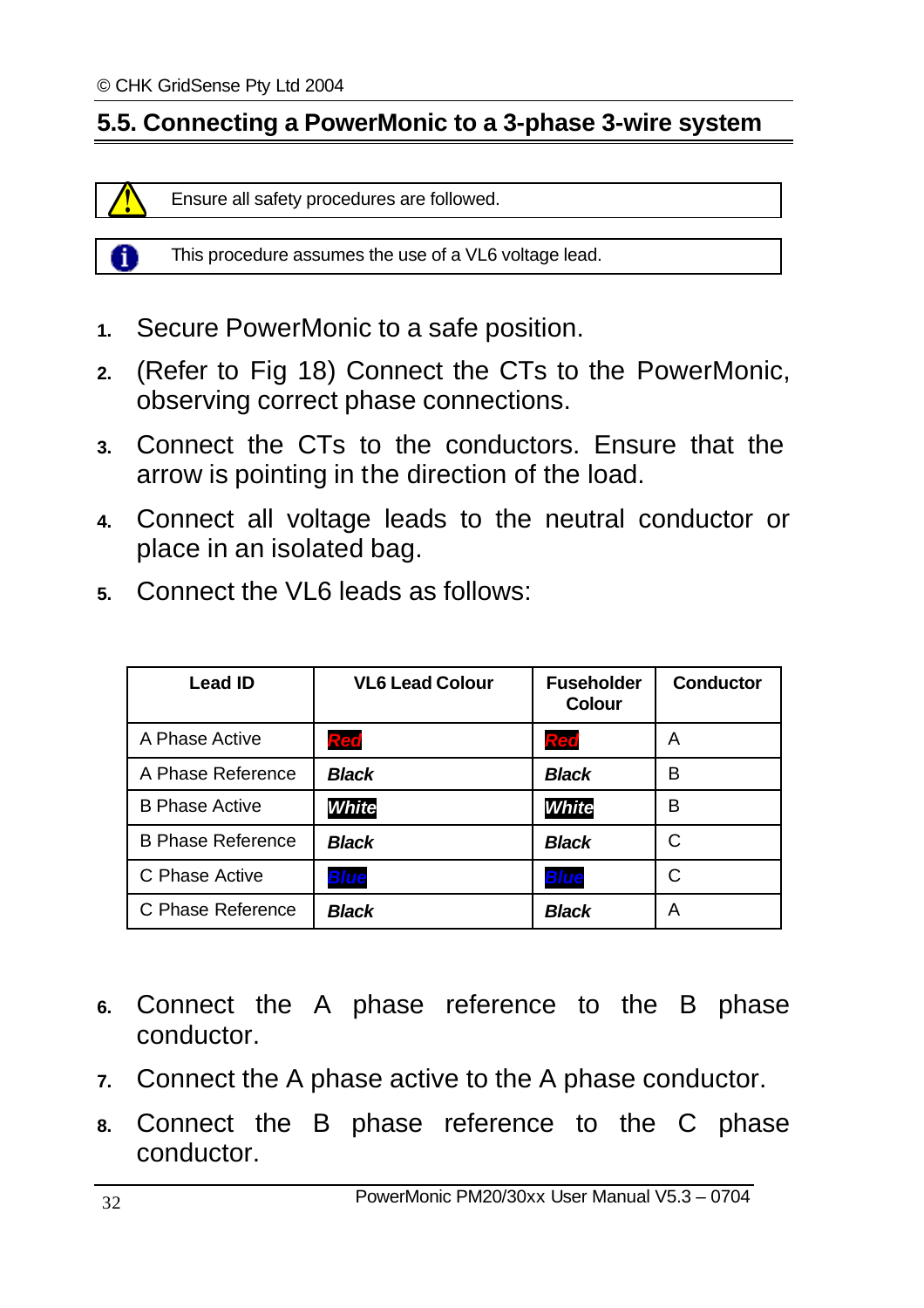- **9.** Connect the B phase active to the B phase conductor.
- **10.** Connect the C phase reference to the A phase conductor.
- **11.** Connect the C phase active to the C phase conductor.

A Unused voltage lead clamps should be connected to the neutral conductor

- **12.** Plug the free end of VL6 lead to PowerMonic.
- **13.** Verify that PowerMonic starts up. Check the readings including the power factor to ensure correct connection of voltage leads and CTs (refer to section *Error! Reference source not found.*).
- **14.** If the power factor for any phase is displayed as a negative reading, carefully reverse the orientation of the CT for that phase.

To remove the PowerMonic, perform these steps in the reverse order.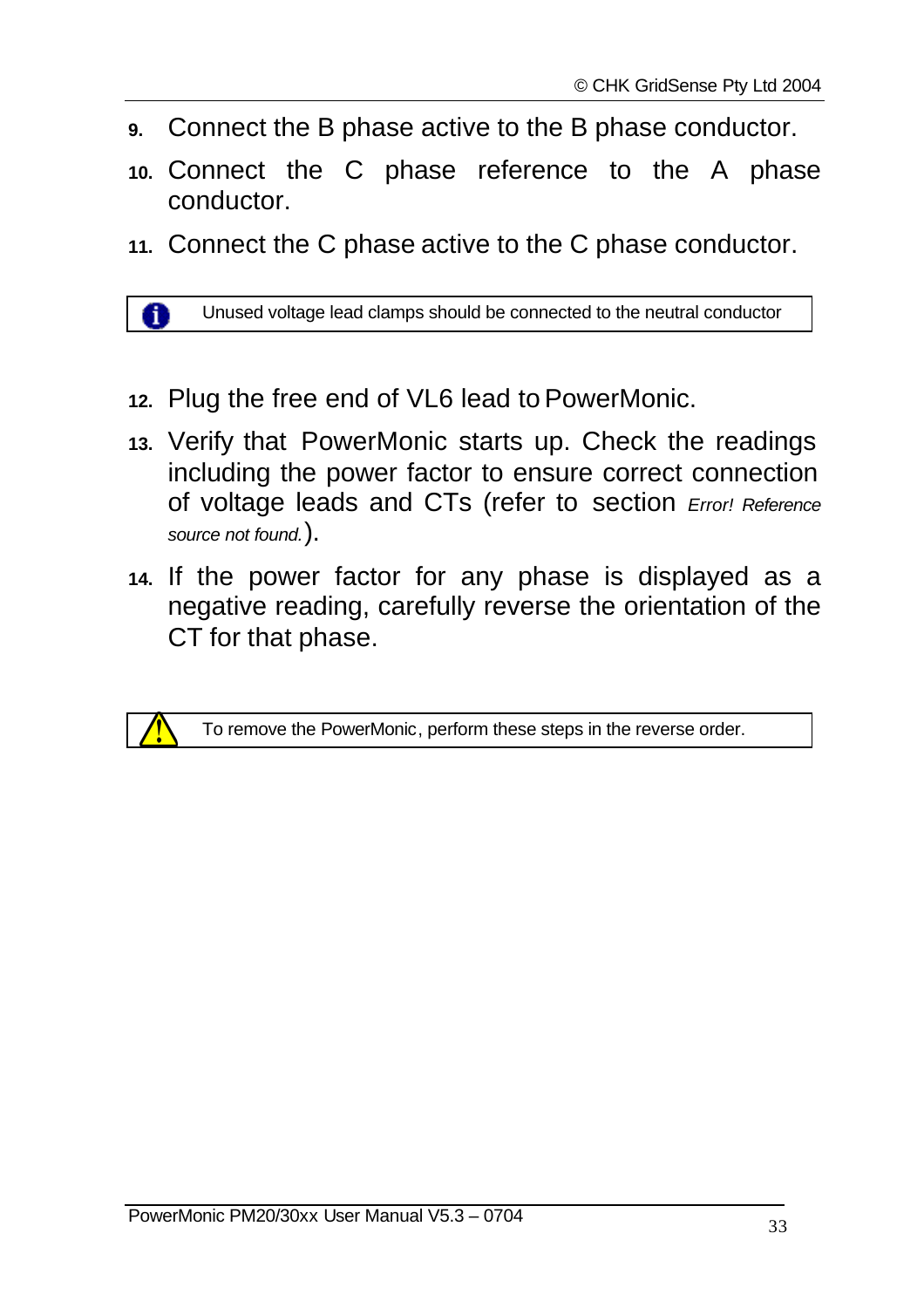

*Fig 18 - Connecting the PowerMonic to a 3-phase 3-wire system*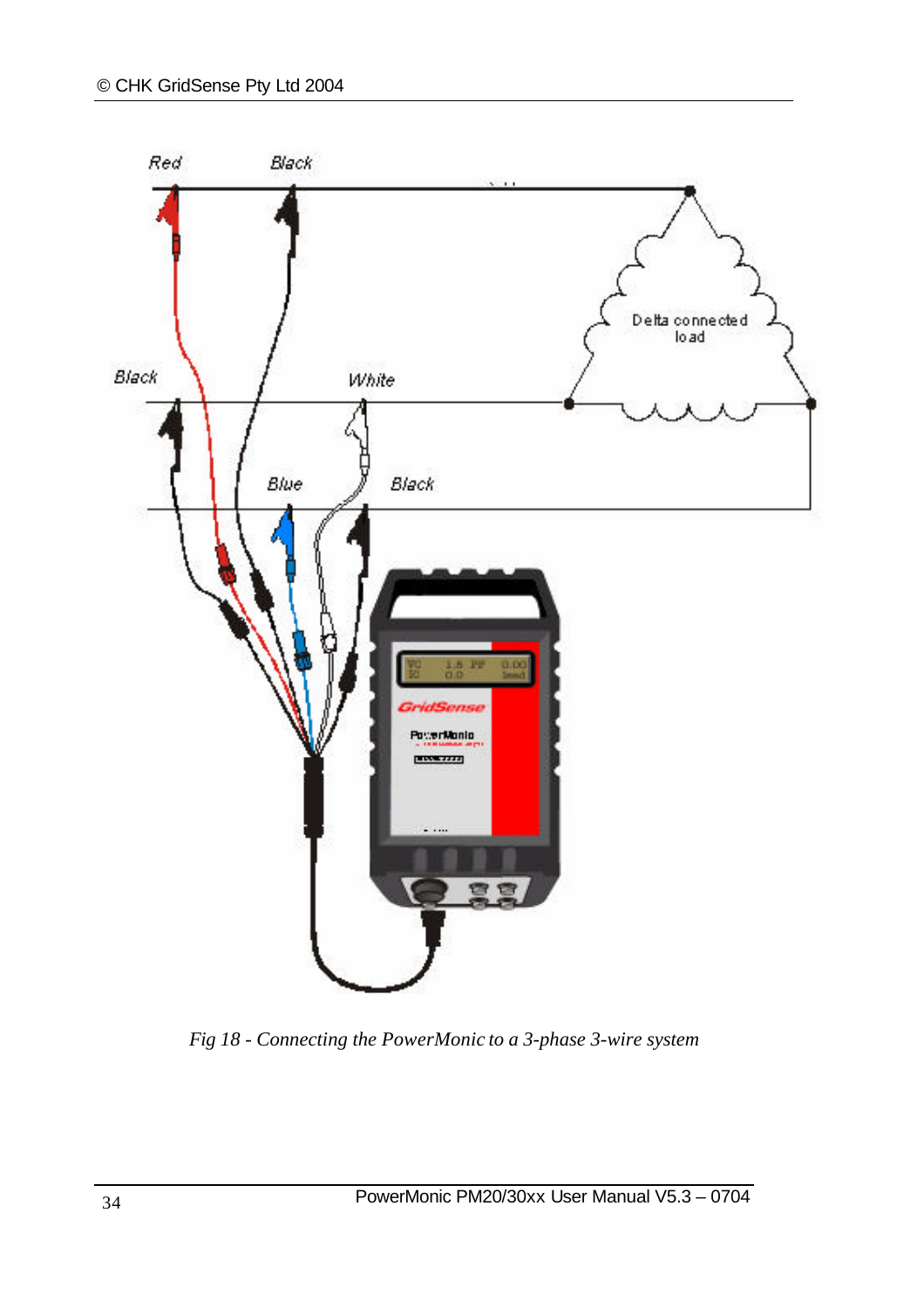## **5.6. Connecting a PowerMonic using CK1/CK5**

This example demonstrates the use of the CK1 or CK5 current converter kits. The CK1 and CK5 are used to convert the output from a 1 A or 5 A CT to the 200 mA signal required by the PowerMonic.



A This procedure assumes the use of a VL4 voltage lead.

- **1.** Attach the PowerMonic in a place where it will not be disturbed.
- **2.** (Refer to Fig 119) Connect the CK1/CK5 input lead to the PowerMonic.
- **3.** Connect the red phase current transformer leads to the red phase measurement CT. **NOTE:** Remove shorting links if required.
- **4.** Connect the white phase current transformer leads to the white phase measurement CT. **NOTE:** Remove shorting links if required.
- **5.** Connect the blue phase current transformer leads to the blue phase measurement CT. **NOTE:** Remove shorting links if required.
- **6.** Temporarily attach the four voltage leads to the neutral conductor.
- **7.** Remove the red phase voltage lead from the neutral conductor. Attach the red phase voltage lead to the red phase conductor (this lead powers the PowerMonic).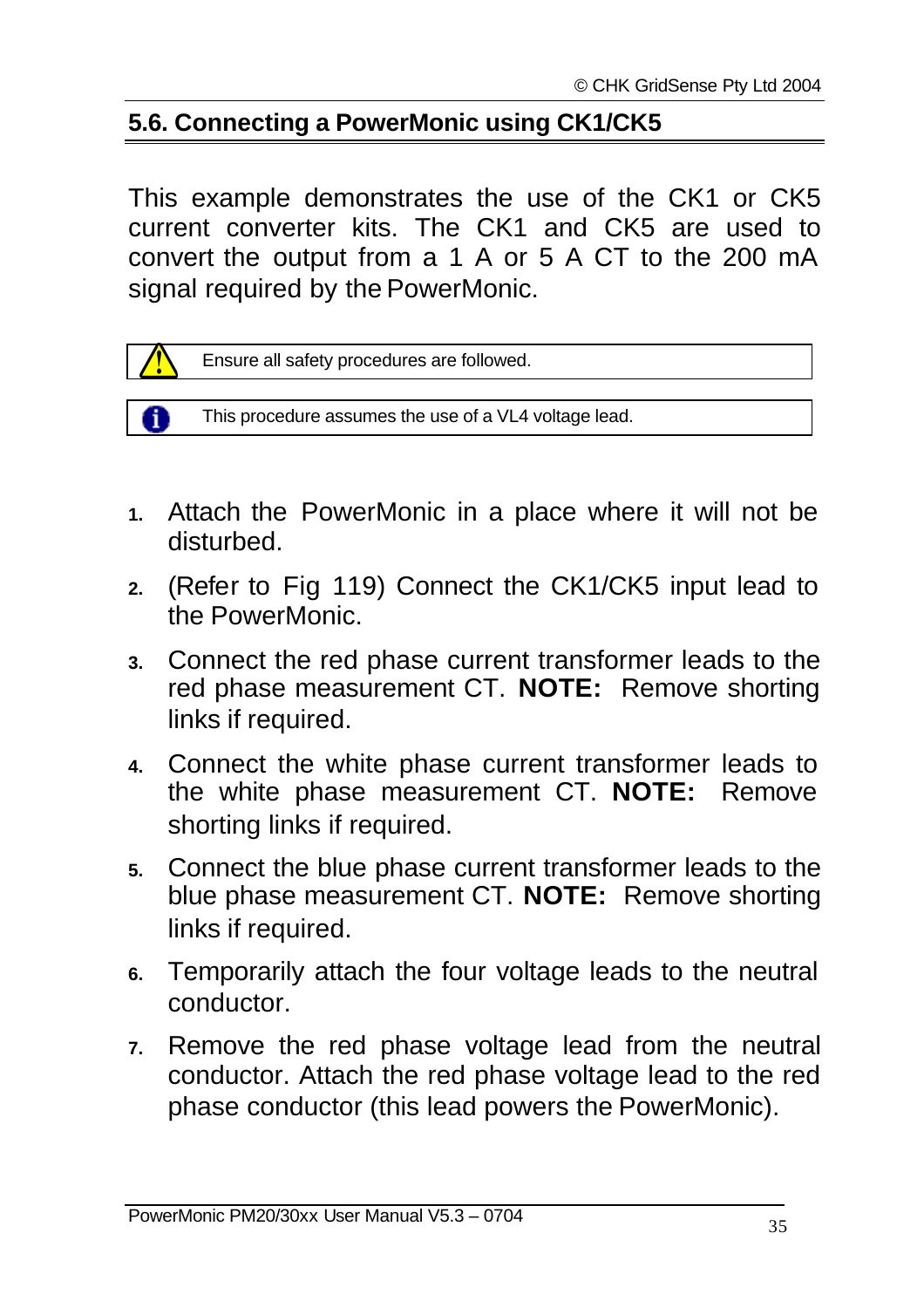When the power on the red phase is first applied to the PowerMonic, the A LCD will display the date and time.

- **8.** Remove the white phase voltage lead from the neutral conductor. Attach the white phase voltage lead to the white phase conductor.
- **9.** Remove the blue phase voltage lead from the neutral conductor. Attach the blue phase voltage lead to the blue phase conductor.
- **10.** Connect the VL4 input lead to the PowerMonic.
- **11.** If the power factor for any phase is displayed as a negative reading, swap the two leads connected to the banana sockets of the relevant phase of the CK1/CK5. **WARNING:** If necessary, replace the shorting link before swapping leads.



To remove the PowerMonic, perform these steps in the reverse order.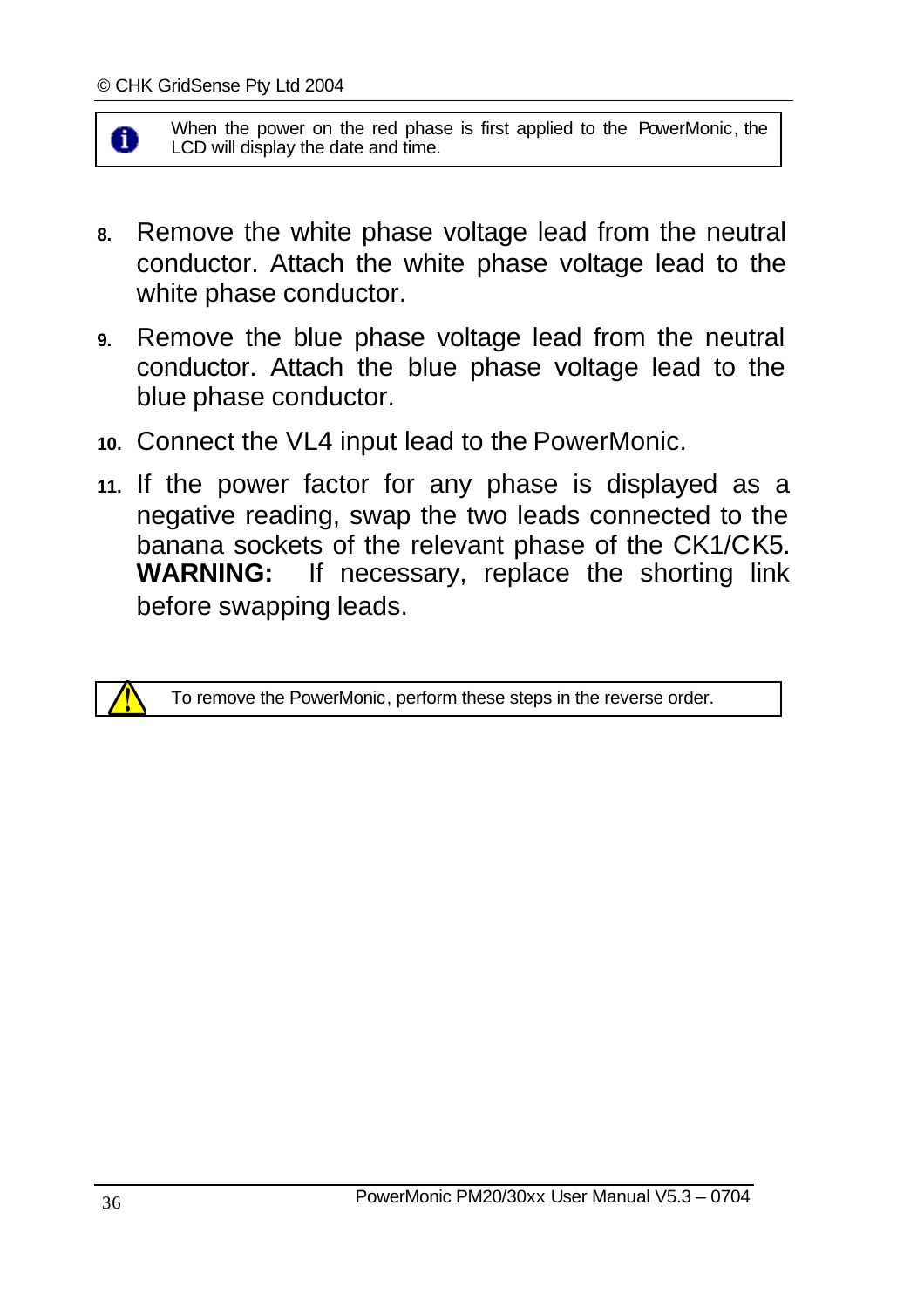

*Fig 19 – Connecting the PowerMonic using CK1/CK5 kits*

Leads and connectors are not supplied with the CK1 or CK5 current converter kits.

6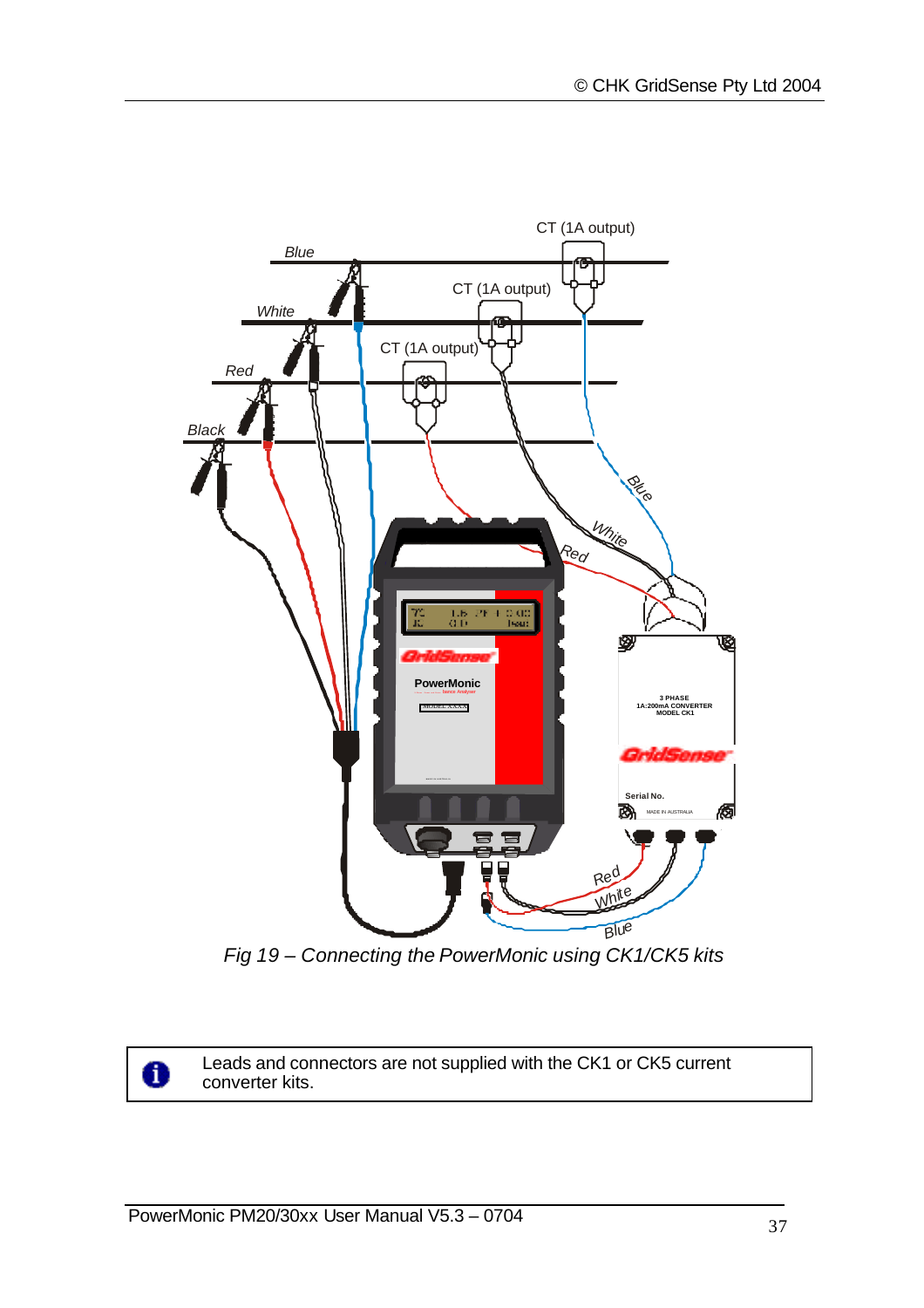## **6. POWERMONIC PM20/30 SPECIFICATIONS**

|                                                 | Voltage                       | <b>Current</b>                                         |
|-------------------------------------------------|-------------------------------|--------------------------------------------------------|
| <b>Input Channels</b>                           | 3 (isolated)                  | 4                                                      |
| <b>Measuring</b><br>Range                       | 125-440 V                     | 0-3000 A (max with clip-on<br>CTs, others no limit)    |
| (RMS)                                           | 63-260 V available on request |                                                        |
| <b>Isolation</b><br>Voltage<br>between Channels | 600 V RMS                     | (not isolated between<br>СT<br>inputs)                 |
| <b>System</b><br><b>Power</b><br>Frequency      | 40-70 Hz (50-60 Hz nominal)   | Hz<br>40-70<br>Hz<br>$(50 - 60)$<br>nominal)           |
| Instrument<br>Accuracy                          | 0.4% reading $\pm$ 1 lsd      | 0.4% reading $\pm$ 1 lsd                               |
| <b>System Accuracy</b>                          | 0.4% reading $\pm$ 1 lsd      | 1% reading<br>1<br>Isd<br>$\pm$<br>(0.5M CTs)          |
| <b>Resolution</b>                               | 0.1V                          | $0.1 \qquad A$<br>$(0-500)$<br>A)<br>1 A (1000-3000 A) |
| <b>Instrument Input</b>                         |                               | $0 - 200$ mA                                           |
| <b>CT Burden</b>                                |                               | $2.2 \Omega \pm 1\%$                                   |

| <b>Protection Levels</b> | IEC 61010-1 2001                                                                   |
|--------------------------|------------------------------------------------------------------------------------|
|                          | Pollution Degree 2                                                                 |
|                          | <b>Installation Category III</b>                                                   |
|                          | Material Group III, 600 V                                                          |
|                          | Measurement Category III 440 Volts<br>(Double Insulation or Reinforced Insulation) |

| <b>Connectors</b>                            |                |  | <b>Environmental</b> |                                      |  |
|----------------------------------------------|----------------|--|----------------------|--------------------------------------|--|
| <b>Voltage &amp; Power</b><br>8 pin 30mm dia |                |  | <b>Temperature</b>   | $-10^{\circ}$ C to + 60 $^{\circ}$ C |  |
| <b>Current</b>                               | 4 pin circular |  | <b>Humidity</b>      | 20% to 99% RH                        |  |
| Data                                         | 5 pin circular |  | <b>Sealing</b>       | IP65                                 |  |

| Connectors |                | <b>Environmental</b> |                                                       |  |
|------------|----------------|----------------------|-------------------------------------------------------|--|
| ower       | 8 pin 30mm dia | <b>Temperature</b>   | -10 $\mathrm{^{\circ}C}$ to + 60 $\mathrm{^{\circ}C}$ |  |
|            | 4 pin circular | <b>Humidity</b>      | 20% to 99% RH                                         |  |
|            | 5 pin circular | <b>Sealing</b>       | IP <sub>65</sub>                                      |  |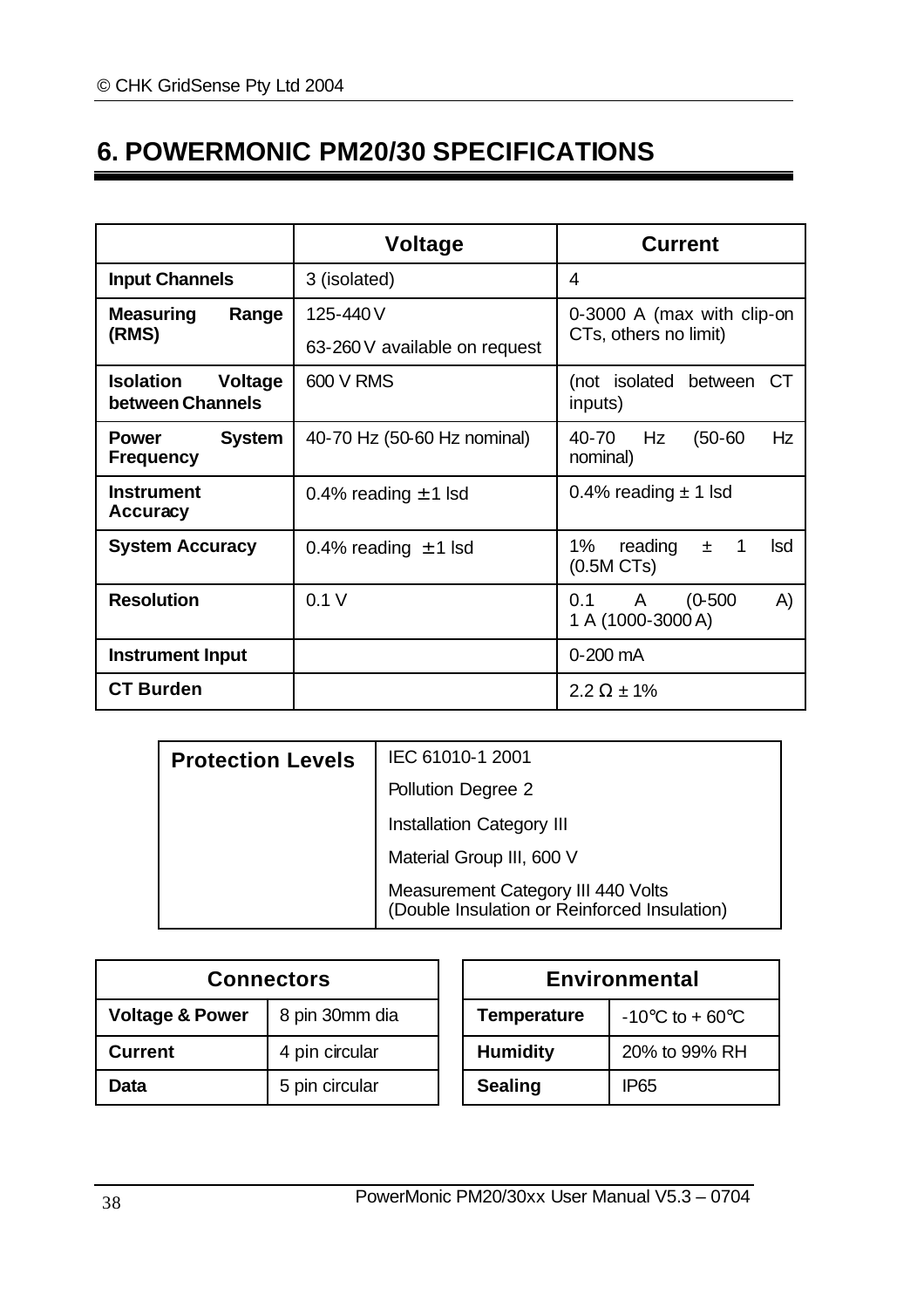| <b>Power Factor</b>                          | +1 to -1, Accuracy $\pm$ 0.01 $\pm$ 1 lsd                                                                                                                              |  |  |  |
|----------------------------------------------|------------------------------------------------------------------------------------------------------------------------------------------------------------------------|--|--|--|
| Power (Real)                                 | Accuracy approx. 2% when used with class 0.5 M CTs                                                                                                                     |  |  |  |
| <b>Harmonics</b>                             | PM30: Logging from 1st to 48th, both even and odd<br>PM20: Not Available                                                                                               |  |  |  |
| <b>Total Harmonic</b><br><b>Distortion</b>   | Accuracy $\pm 2\%$                                                                                                                                                     |  |  |  |
| Sample Rate                                  | 11,413 samples per second (>228 / cycle at 50 Hz,<br>$>190$ / cycle at 60 Hz)                                                                                          |  |  |  |
| <b>Logging Rate</b>                          | Normal RMS: 30 seconds to 4 hours (user selectable)                                                                                                                    |  |  |  |
| <b>Real Time Clock</b>                       | $\pm$ 50 ppm (2 min/month approx)                                                                                                                                      |  |  |  |
| <b>Event Re cording</b><br>(see table below) | <b>PM20:</b><br>RMS recording of 13.6 sec at 10 ms intervals<br>RMS recordings of 13.6 sec at 10ms intervals<br>PM30:<br>Waveform recordings 120 ms @ 11,413 samples/s |  |  |  |
| <b>Power Source</b>                          | Logging - A phase to Neutral, 125 - 440 V<br>When<br>Rechargeable 6 V 0.5 Ah sealed lead acid battery backup for<br>power<br>outages<br>$Clock - ½ AA$ , $3 V Lithium$ |  |  |  |
|                                              |                                                                                                                                                                        |  |  |  |
| <b>Power</b><br><b>Consumption</b>           | 10 W typical (from A phase)                                                                                                                                            |  |  |  |
| <b>Memory</b>                                | 4 Mb of non-volatile FLASH memory                                                                                                                                      |  |  |  |
| Communication                                | RS-232 serial interface, software selectable to 115,200 baud                                                                                                           |  |  |  |
| <b>Display</b>                               | 2 line x 16 character, scrolling selected screens every 2<br>seconds<br>Information shown: date, time, 3 voltages and 4 currents, PF,<br>frequency, log status, errors |  |  |  |
| <b>Analysis</b><br><b>Software</b>           | PowerView Microsoft Windows <sup>™</sup> -based                                                                                                                        |  |  |  |
| <b>Dimensions</b>                            | 230mm(l) x 120mm(w) x 90mm(d)                                                                                                                                          |  |  |  |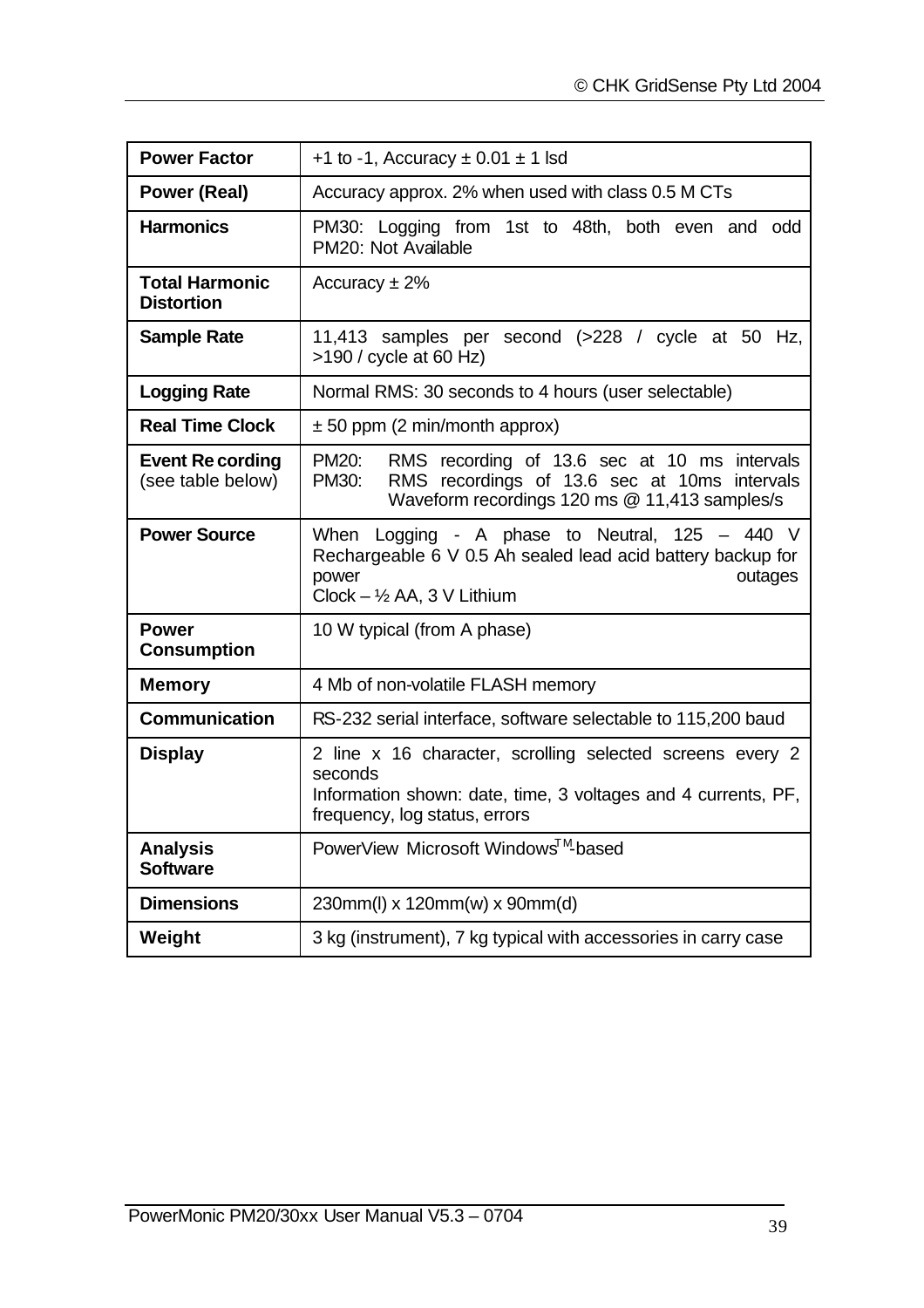## **6.1. Accessories**

| Cat. No.                                   | <b>CR100</b>              | <b>CR200</b> | <b>CR500</b> | <b>CR1000</b> | <b>CT1000L</b> | <b>CT3000L</b> |
|--------------------------------------------|---------------------------|--------------|--------------|---------------|----------------|----------------|
| Range                                      | $0 - 100A$                | $0 - 200A$   | $0 - 500A$   | $0 - 1000A$   | $0 - 1000A$    | $0 - 3000A$    |
| <b>Accuracy</b><br>$\mathbf C$ lass ${}^1$ | 1M                        | 1M           | 0.5M         | 0.5M          | 2M             | 2M             |
| Window (mm)                                | 50 (diameter)             |              |              |               | 100x125        | 100x128        |
| Weight (kg)                                | 0.78<br>1.05<br>1.90      |              |              |               |                |                |
| <b>Encapsulation</b>                       | Plastic, fully insulating |              |              |               |                |                |
| <b>Burden</b>                              | $2.2 \Omega$              |              |              |               |                |                |

| Cat. No.                       | CK1<br>CK5        |  |
|--------------------------------|-------------------|--|
| Range                          | 0-1 A<br>$0-5A$   |  |
| Accuracy<br>Class <sup>1</sup> | 0.5M (AS 1675)    |  |
| Weight (kg)                    | 5.5<br>5.5        |  |
| <b>Encapsulation</b>           | Plastic enclosure |  |
| <b>Burden</b>                  | $2.2 \Omega$      |  |

 $1$  app 0.5% for 0.5M, 1% for 1M and 2% for 2M of reading accuracy from 0.1 to 1.25 full scale.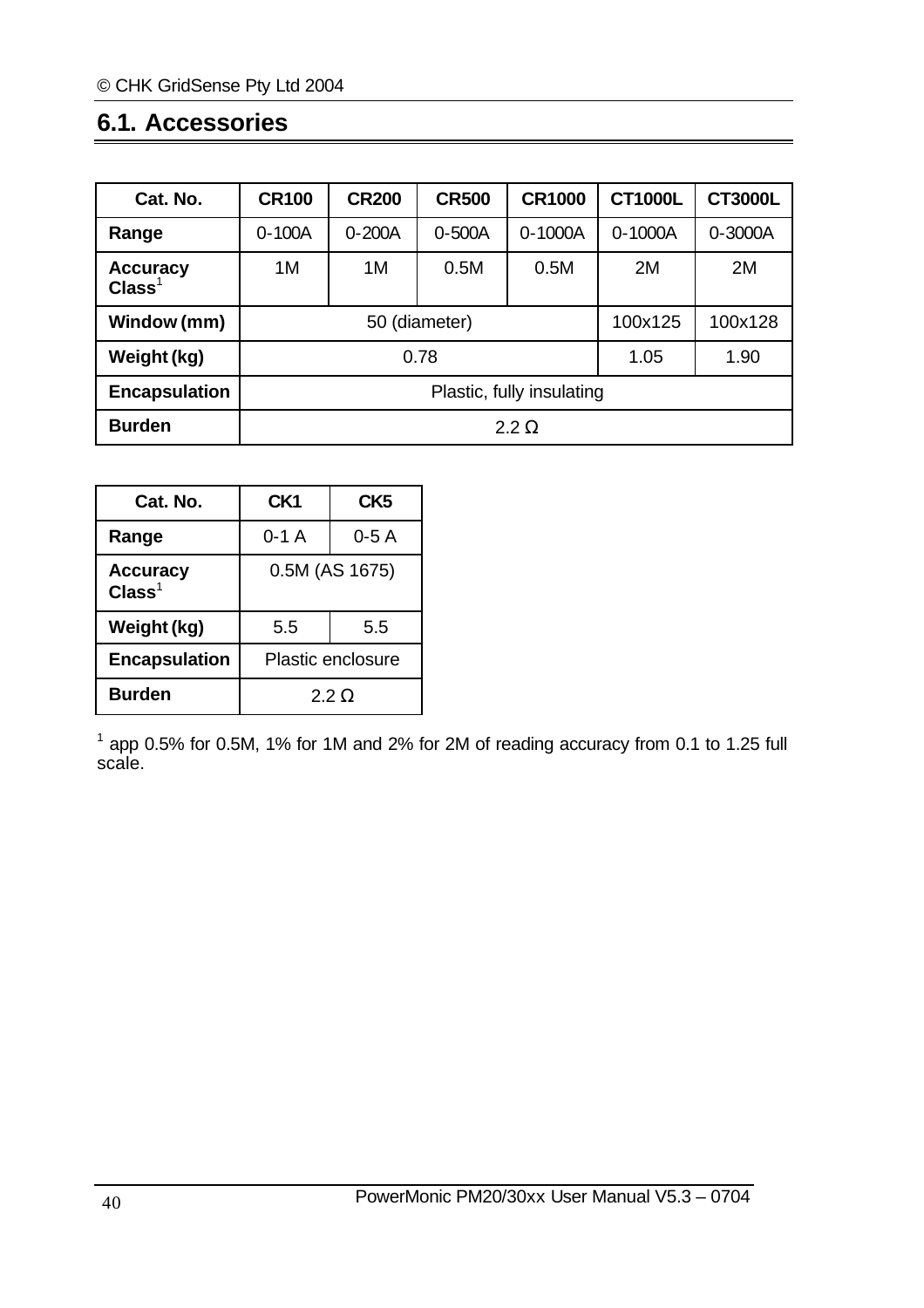## *Data communications cable – RC2:*

| <b>PowerMonic connector (M12 Euro)</b><br><b>PIN</b> | 9-pin connector (DB9 female)<br><b>PIN</b> |
|------------------------------------------------------|--------------------------------------------|
| 1 brown                                              | 5 (GND)                                    |
| 2 white                                              | 7 (not used)                               |
| 3 blue                                               | 8 (RTS)                                    |
| 4 black                                              | 2 $(Tx)$                                   |
| 5 grey                                               | (Rx)                                       |

#### *Modem adaptor cable – PCM1***:**

| 9-pin connector (DB9 male)<br>(to be connected to RC2 data cable)<br><b>PIN</b> | 25-pin connector (DB25 male)<br>(to be connected to modem)<br><b>PIN</b> |  |
|---------------------------------------------------------------------------------|--------------------------------------------------------------------------|--|
| 5                                                                               | (GND)                                                                    |  |
| 8                                                                               | 4 (RTS)                                                                  |  |
|                                                                                 | 20 (DTR)                                                                 |  |
|                                                                                 | (1x)                                                                     |  |
| 3                                                                               |                                                                          |  |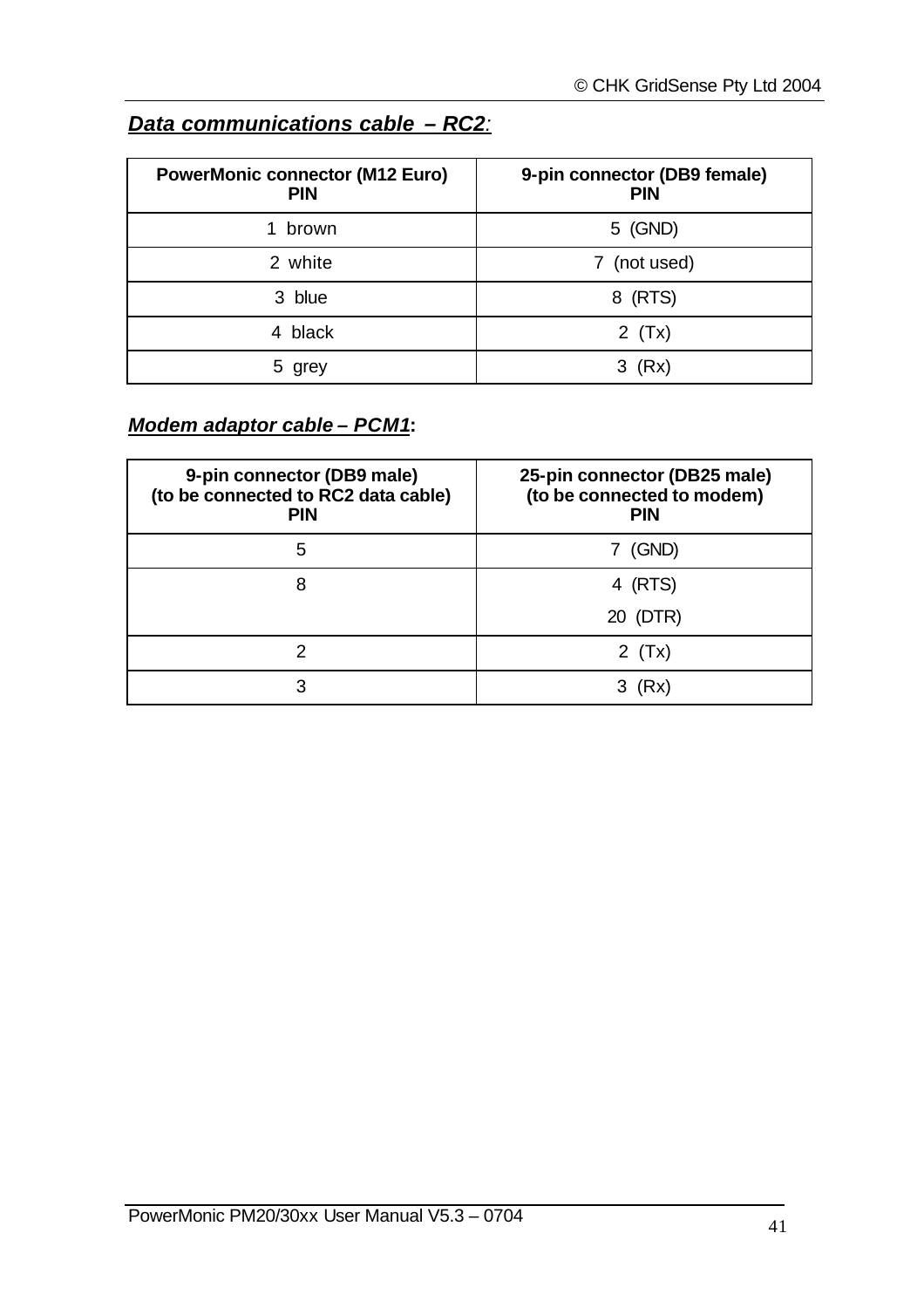## **7. TROUBLESHOOTING**

#### *7.1. The PowerMonic does not start up after applying power:*

When powered up, the PowerMonic LCD should show the instrument date/time and the log status. If the LCD remains off, check that the voltage lead is connected to the voltage connector and that the voltage lead is connected to the power point.

Note that the PowerMonic is powered from the red (A) phase. A minimum voltage is required for start-up. Refer to *PowerMonic PM20/PM30 Specification*.

If the LCD shows only a dark bar on the first line, the PowerMonic is not functioning due an internal hardware fault or it may have lost the firmware from the non-volatile memory. Return the unit to your supplier for repair.

#### *7.2. The PowerMonic does not display the Voltage / current values:*

If the values of voltages/currents do not display, you must configure the PowerMonic to do so using the PowerView software. If this is not configured, the PowerMonic displays only the date/time and the log status.

## *7.3. The PowerMonic displays the voltage/current values as zero:*

- Check the connections of the voltage leads and CTs.
- Check the pins on the connectors on the PowerMonic and voltage leads and CTs for broken, loose, or dislodged pins.
- Check the fuses on the voltage leads.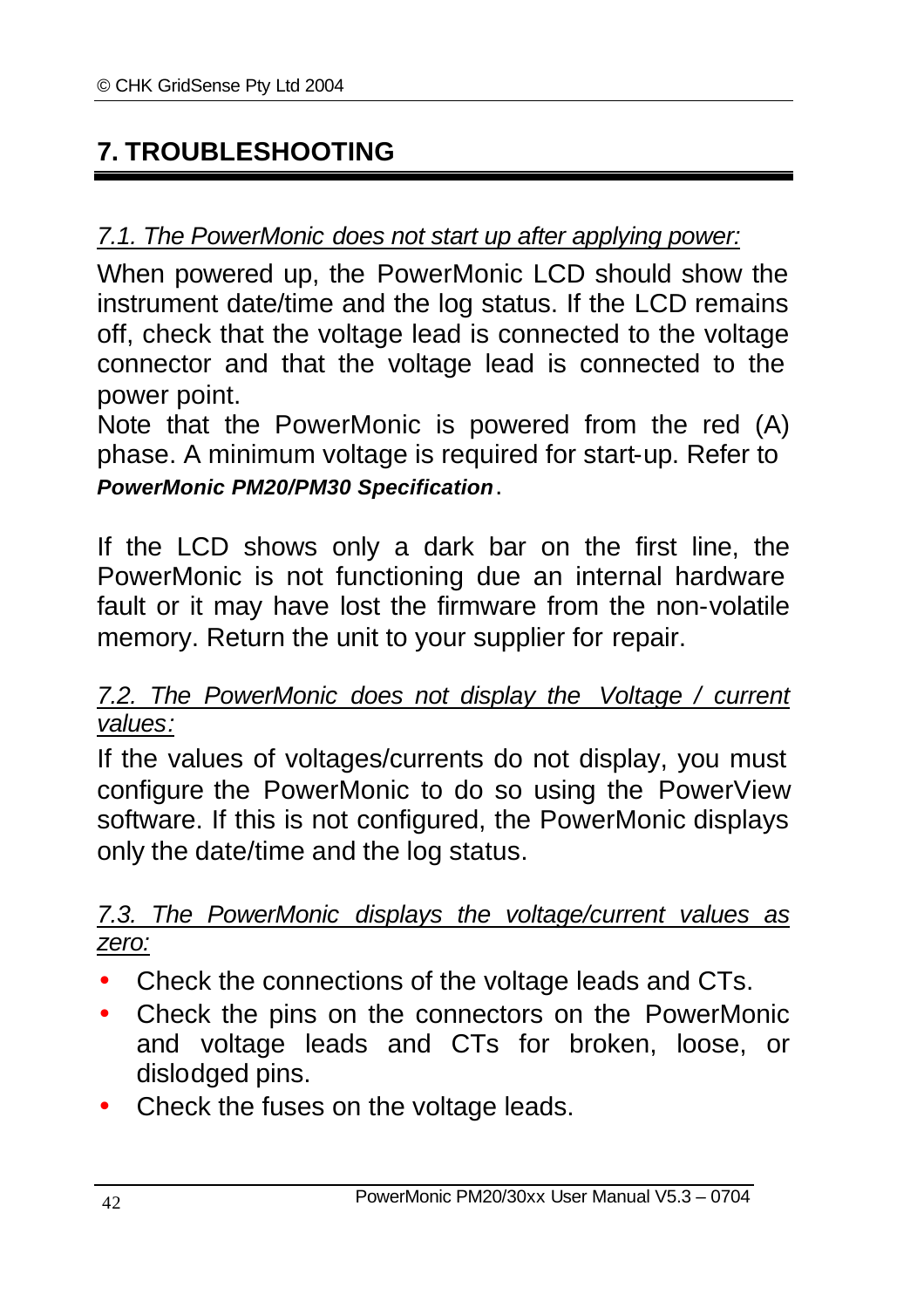- Check for faulty signal inputs on the PowerMonic by swapping the voltage or current inputs and checking the displayed value.
- Check for faulty current transformers by swapping the current inputs and checking the displayed value.

## *7.4. The PowerMonic displays incorrect voltage/current values:*

- Check that the voltage leads and CTs are connected to the right inputs and phases.
- Check the pins on the connectors on the PowerMonic voltage lead, and CTs for broken, loose, or dislodged pins.
- Check the fuses on the voltage leads.
- Check that the CTs' pole faces are free of dirt or rust. Poorly-maintained CTs may cause measurement errors.

The PowerMonic may need recalibrating. CHK recommends that PowerMonic units should be recalibrated every 12 months.

## *7.5. The PowerMonic LCD shuts down immediately after removing power:*

When the power is removed from the PowerMonic , the LCD should remain active for at least 10 seconds. Typically the display remains active for a period of up to 2 minutes after the power is removed.

The PowerMonic has an internal battery that maintains power during this power-off period. This battery normally discharges gradually over time.

To recharge the internal battery, connect the PowerMonic to power for 24 hours. If the problem persists, the battery may need replacing and you should return the PowerMonic to your supplier for service.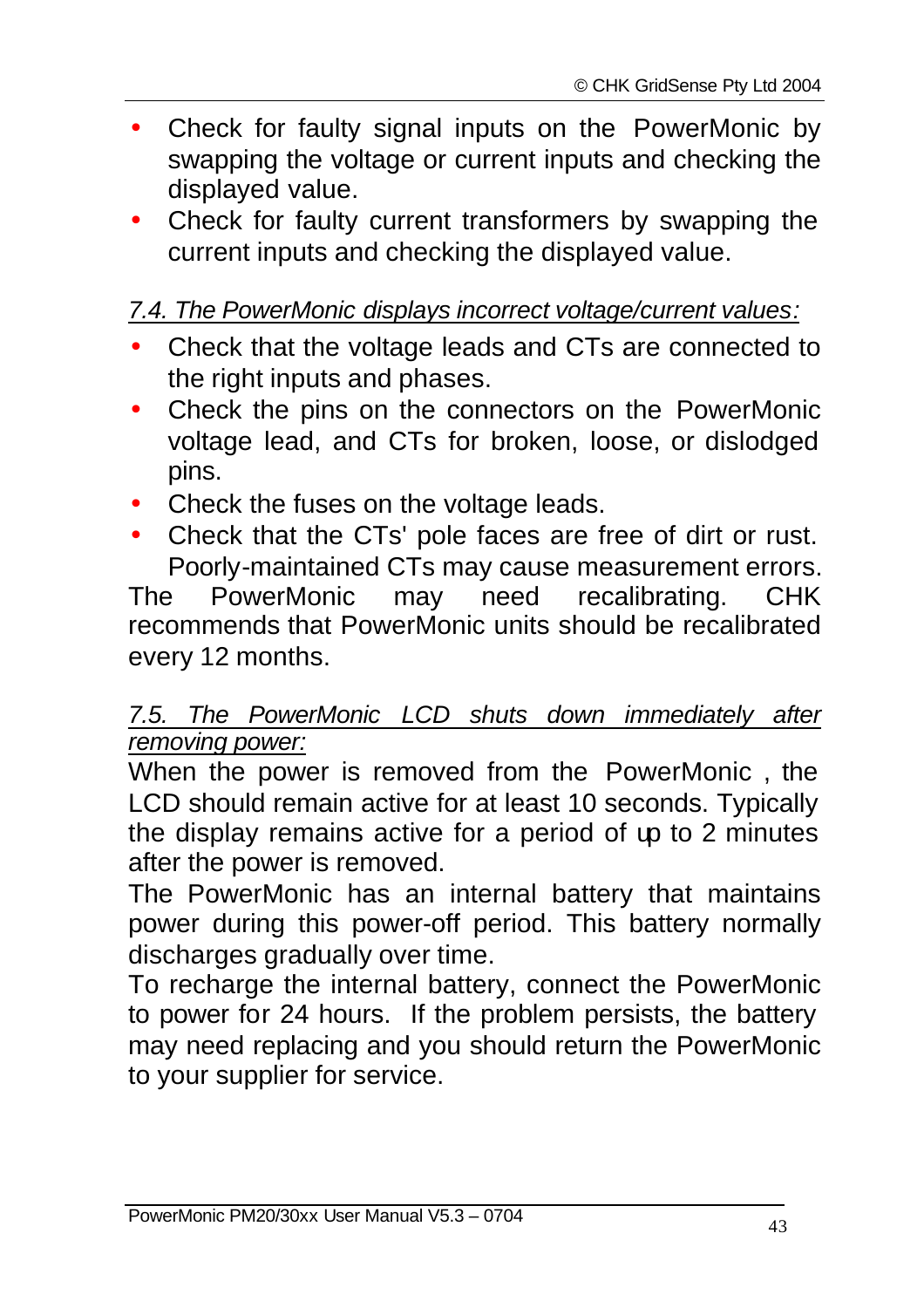## *7.6. The PowerMonic does not communicate with the PC using the PowerView software:*

- Check if the data cable (RC2) is connected to the PowerMonic's data connector and to the PC's COM port.
- Check that no pins on the PowerMonic's data cable (RC2) or the PC's COM port are broken, loose, or dislodged.
- Check that the PowerMonic is powered on and functioning.

## *7.7. The PowerMonic date and time are not correct:*

The PowerMonic clock can be set using the PowerView software. The internal clock is maintained during power-off periods by an internal battery. If this is not functioning properly, return the unit to your supplier for repair.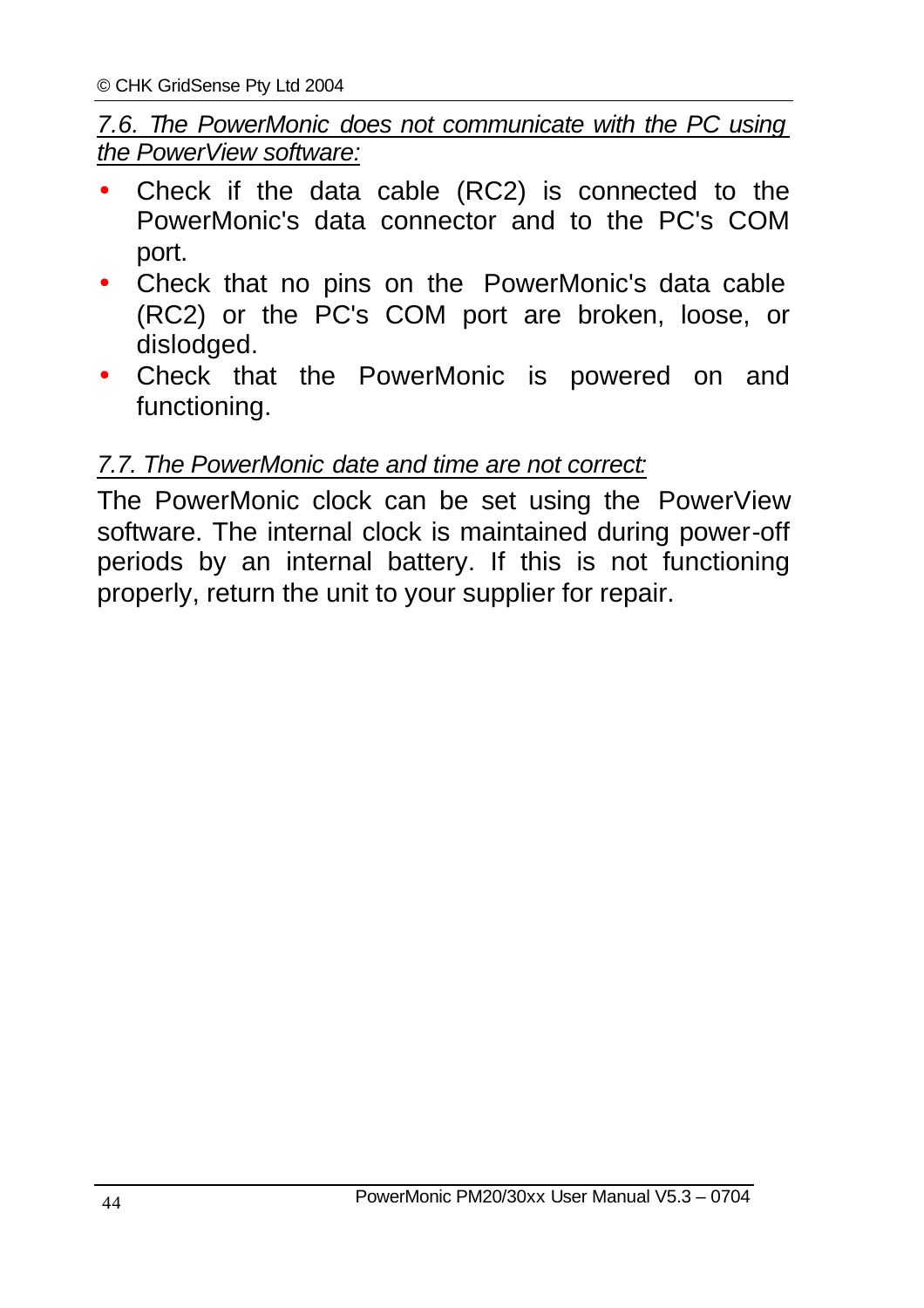## **8. USER NOTES**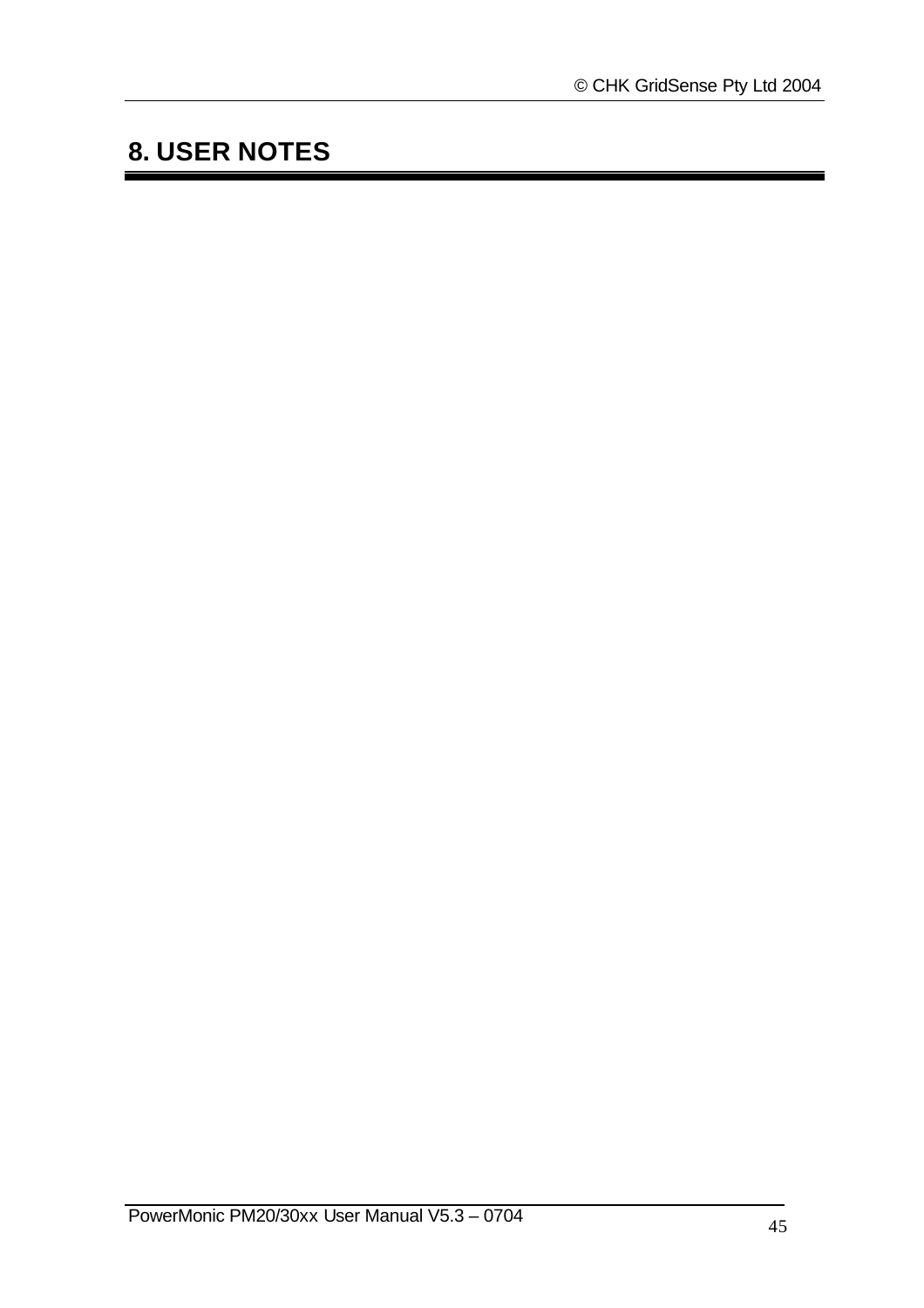## **9. CHK GRIDSENSE SUPPORT SERVICES**

If you have any questions about the operation of the PowerMonic or the PowerView software, first look in the accompanying PowerMonic Users Guide, the PowerView User Manual, or consult the on-line help file that comes with the PowerView software.

## **REPAIR AND CALIBRATION**

To guarantee that your instrument complies with factory specifications, we recommend that the PowerMonic be submitted to our factory service center at one-year intervals for recalibration, or as required by other standards.

## **For instrument repair and calibration:**

#### **CHKGRIDSENSEPTYLTD Unit 3 Ground Floor 20-36 Nancarrow Avenue Meadowbank NSW2114 Australia (Or contact our authorised distributor close to you.)**

## **TECHNICAL SALES AND ASSISTANCE**

If you are experiencing any technical problems, or require any assistance with the proper use or application of this instrument, please call our technical hotline:

#### **CHKGRIDSENSEPTYLTD Unit 3 Ground Floor 20-36 Nancarrow Avenue Meadowbank NSW2114 Australia**

**Tel: +61 2 8878 7700 Fax: +61 2 8878 7788 Email:** support@gridsense.net **Web:** www.gridsense.net